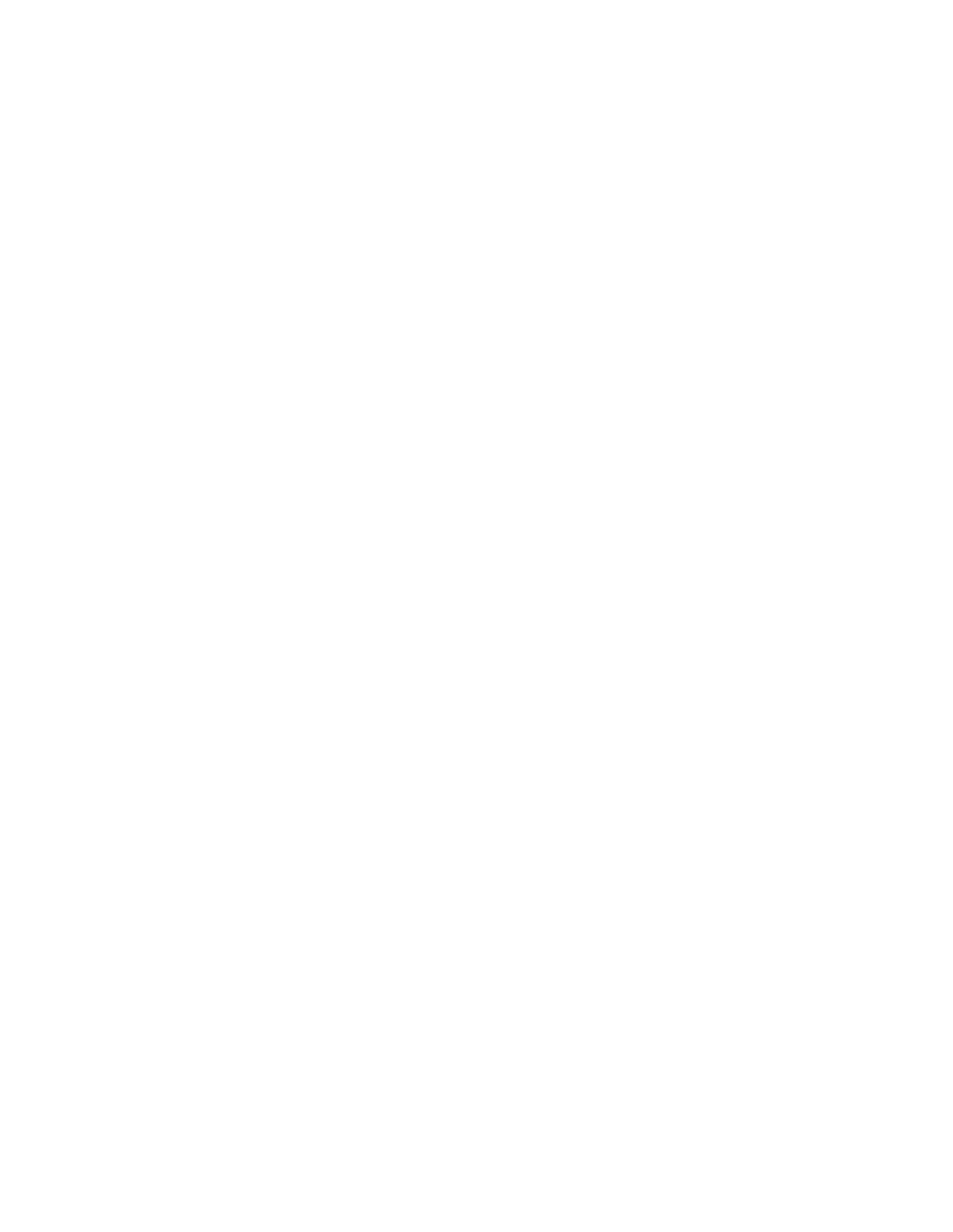## **PATH PLANNING FOR**

### **GENERAL MAZES**

**by** 

# **GRANT GILBERT ARTHUR RIVERA**

# **A THESIS**

# **Presented to the Faculty of the Graduate School of the**

# **MISSOURI UNIVERSITY OF SCIENCE AND TECHNOLOGY**

# **In Partial Fulfillment of the Requirements for the Degree**

# **MASTER OF SCIENCE IN ELECTRICAL ENGINEERING**

**2012** 

**Approved by** 

**Kurt Kosbar, Advisor Donald Wunsch II Maciej Zawodniok**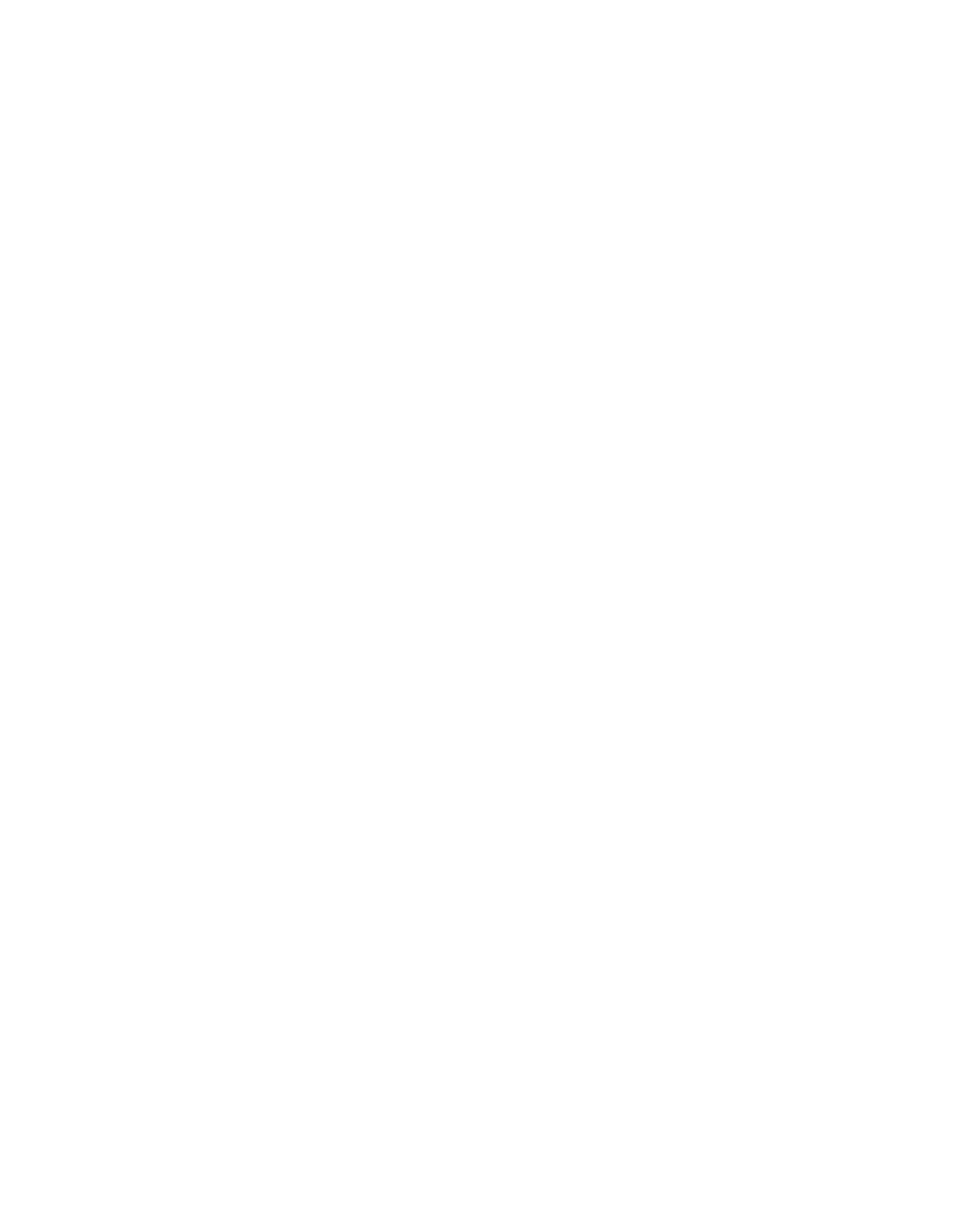#### **ABSTRACT**

Path planning is used in, but not limited to robotics, telemetry, aerospace, and medical applications. The goal of the path planning is to identify a route from an origination point to a destination point while avoiding obstacles. This path might not always be the shortest in distance as time, terrain, speed limits, and many other factors can affect the optimality of the path. However, in this thesis, the length, computational time, and the smoothness of the path are the only constraints that will be considered with the length of the path being the most important. There are a variety of algorithms that can be used for path planning but Ant Colony Optimization (ACO), Neural Network, and A\* will be the only algorithms explored in this thesis.

The problem of solving general mazes has been greatly researched, but the contributions of this thesis extended Ant Colony Optimization to path planning for mazes, created a new landscape for the Neural Network to use, and added a bird's eye view to the A\* Algorithm. The Ant Colony Optimization that was used in this thesis was able to discover a path to the goal, but it was jagged and required a larger computational time compared to the Neural Network and A\* algorithm discussed in this thesis. The Hopfield-type neural network used in this thesis propagated energy to create a landscape and used gradient decent to find the shortest path in terms of distance, but this thesis modified how the landscape was created to prevent the neural network from getting trapped in local minimas. The last contribution was applying a bird's eye view to the  $A^*$ algorithm to learn more about the environment which helped to create shorter and smoother paths.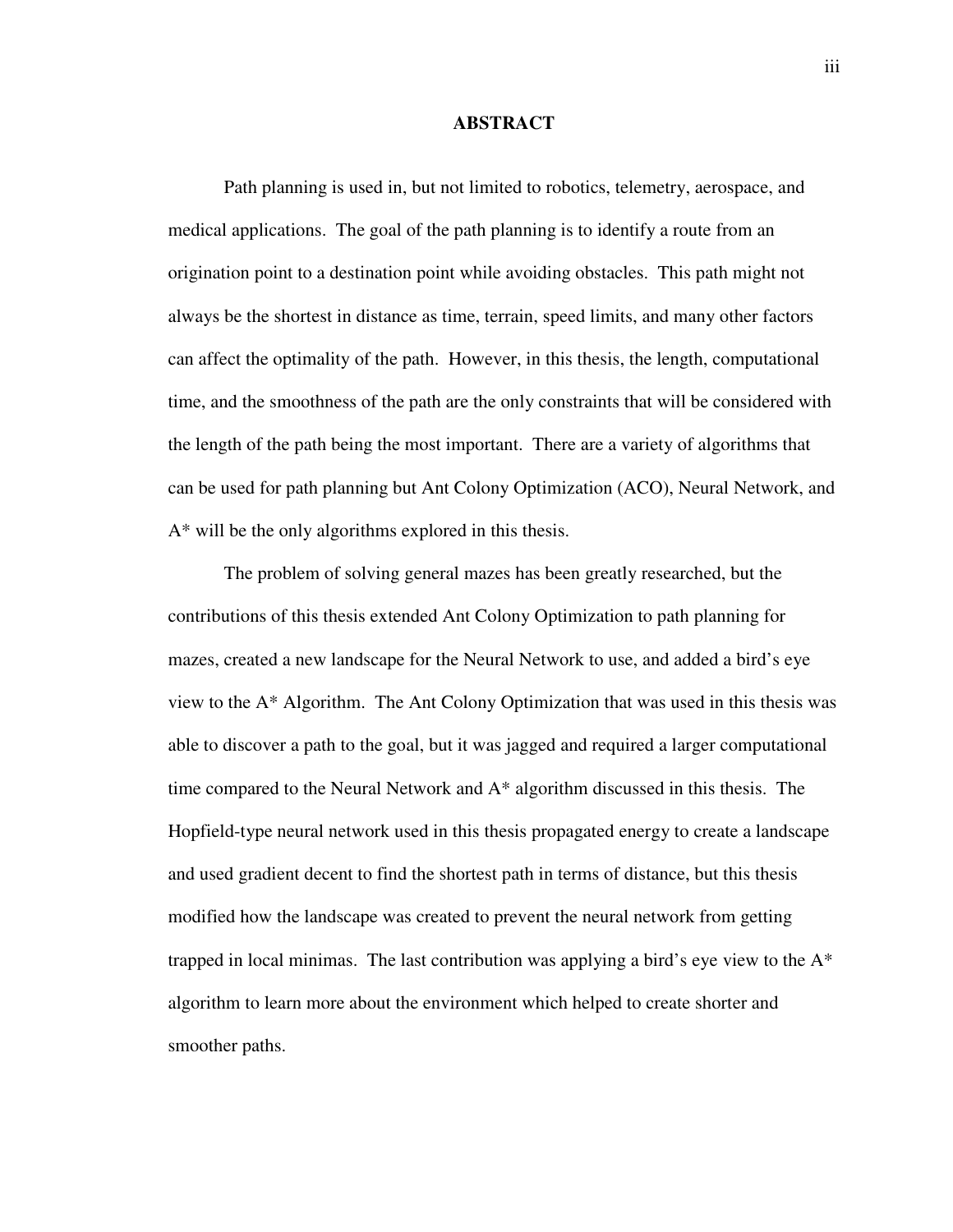### **ACKNOWLEDGMENTS**

I'd like to thank my advisor, Dr. Kurt Kosbar, for providing me the opportunity to do research. I'm extremely grateful for his guidance through my graduate courses, helping me prepare, sending me to conferences, and all of his advice with my thesis. I would also like to thank my committee members, Dr. Donald Wunsch II and Dr. Maciej Zawodniok, my family and friends who have always believed in me and encouraged me, and my girlfriend, Amber, who wouldn't let me procrastinate, come over, or play video games until I made substantial progress on my school work and thesis.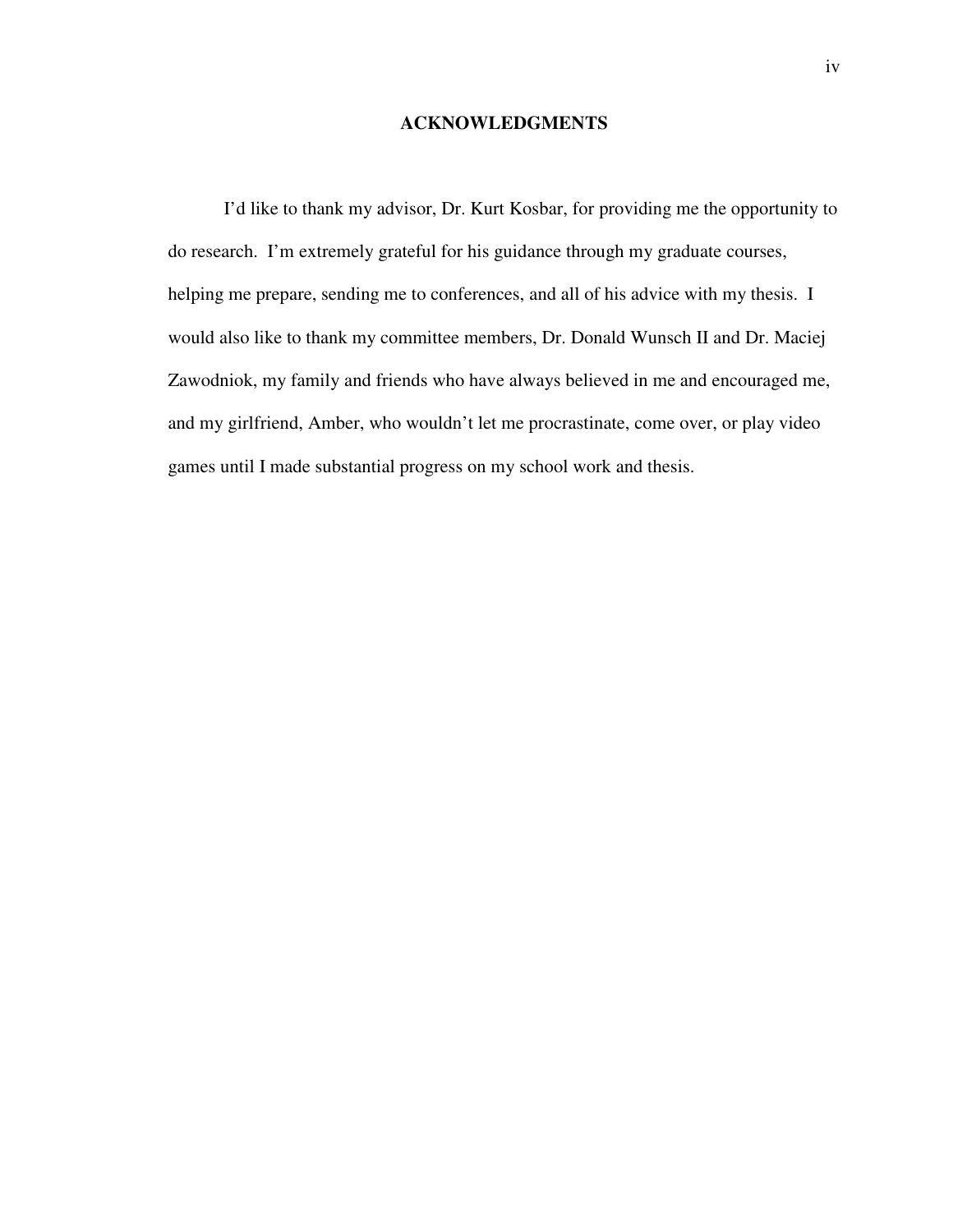# **TABLE OF CONTENTS**

 $\mathbf{V}$ 

| <b>SECTION</b> |
|----------------|
|                |
|                |
|                |
|                |
|                |
|                |
|                |
|                |
|                |
|                |
|                |
|                |
|                |
|                |
|                |
|                |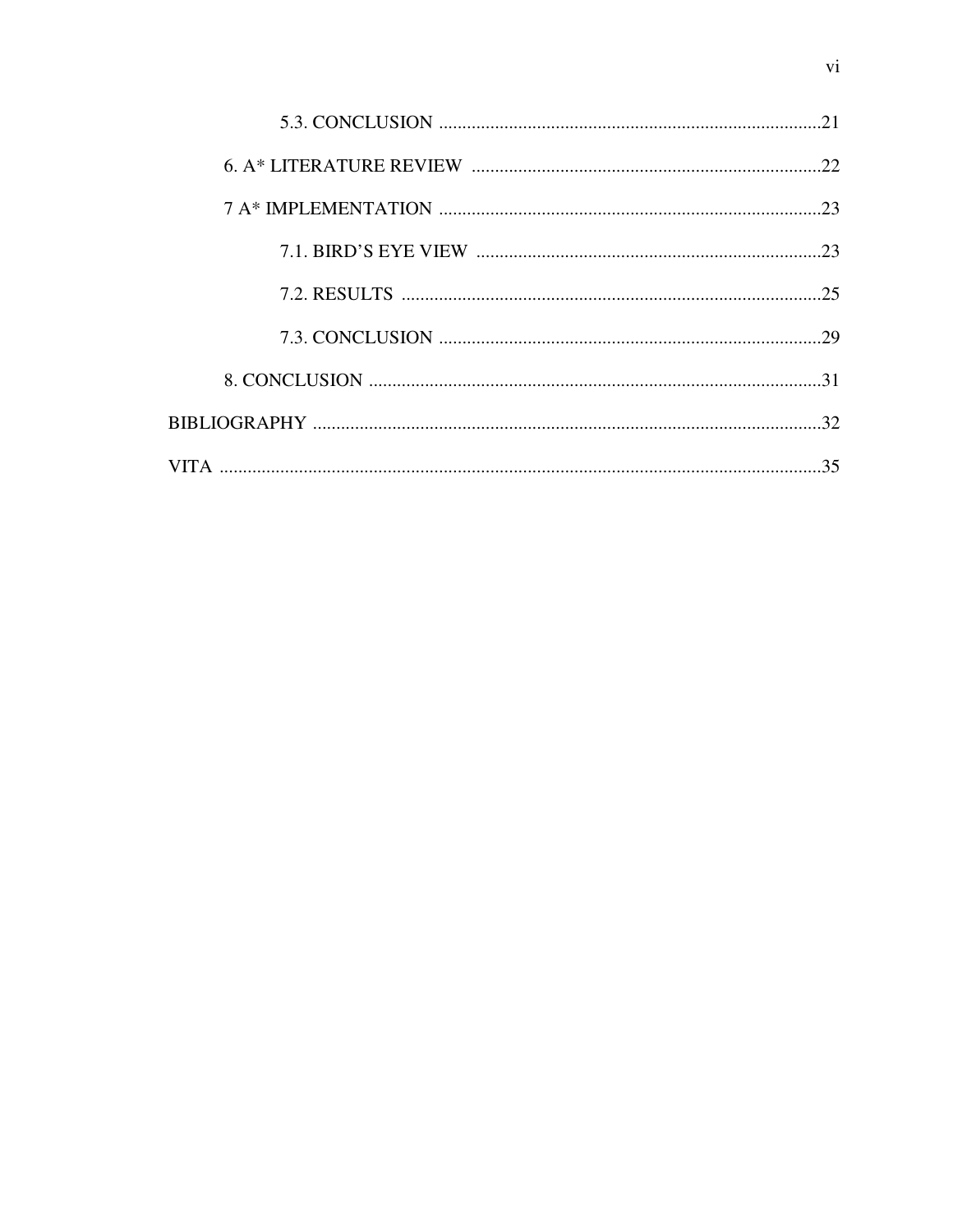# **LIST OF ILLUSTRATIONS**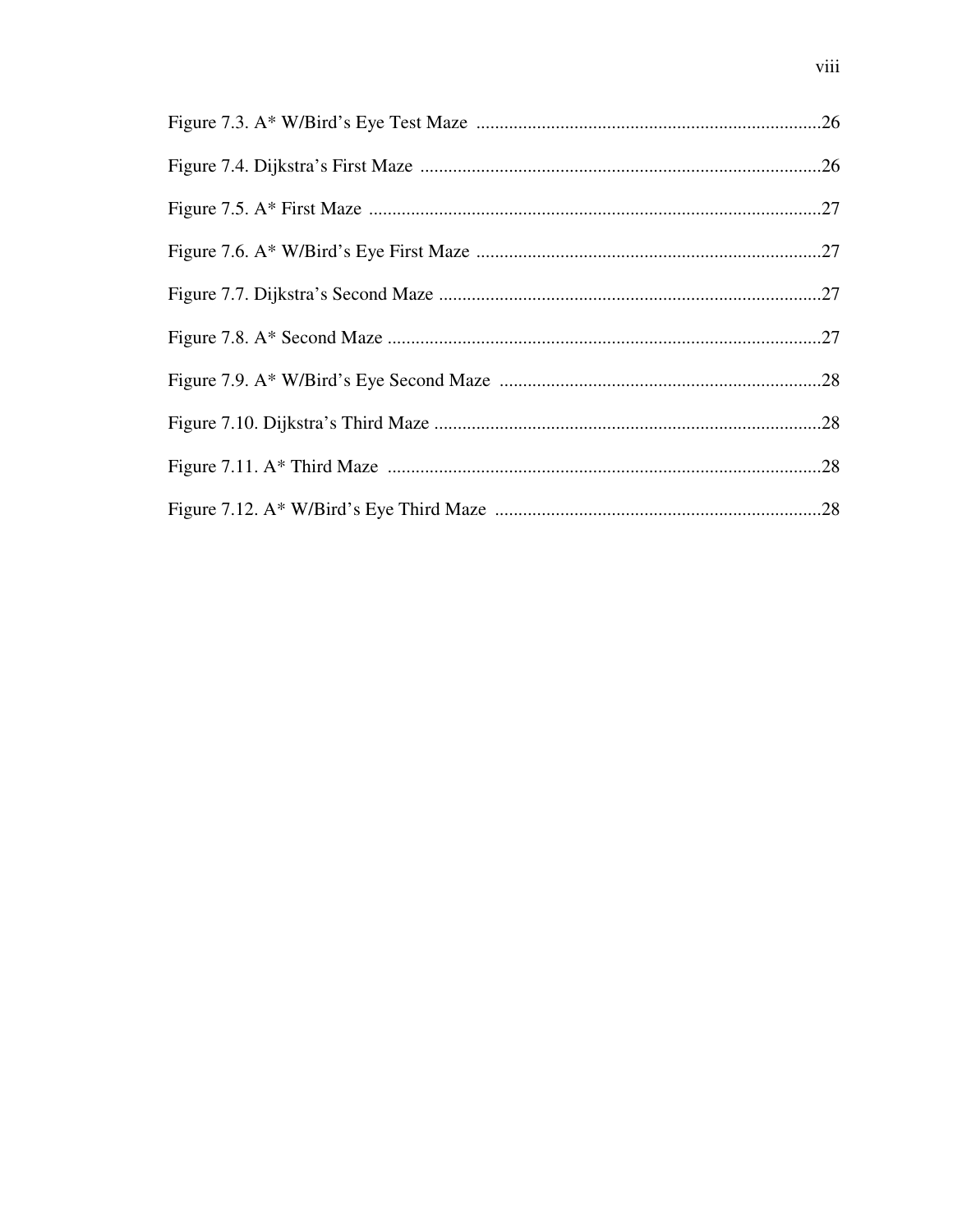# **LIST OF TABLES**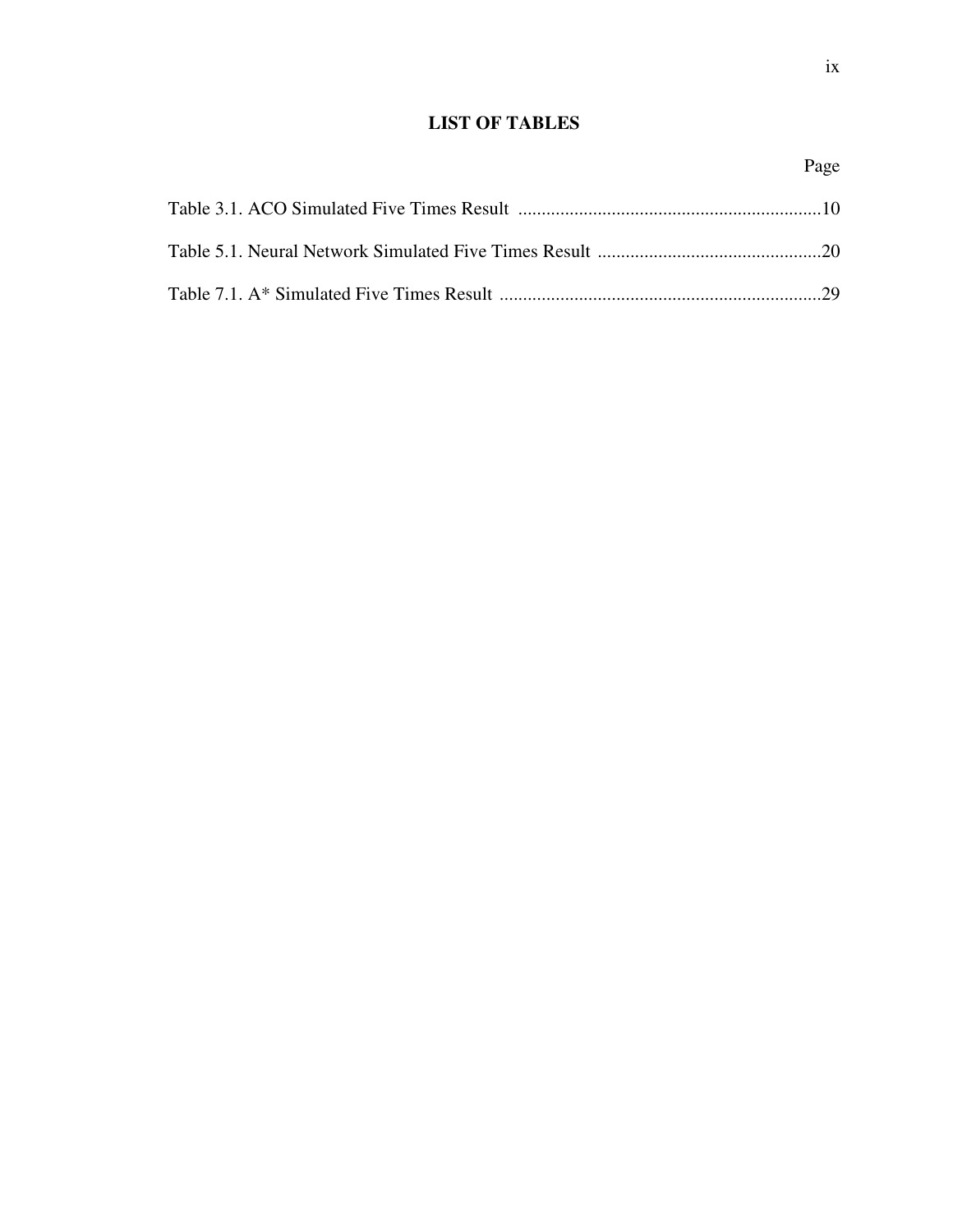#### **1. INTRODUCTION**

There are various searching techniques, algorithms, and path planning problems such as Hybrid Binary Particle Swarm Optimization (HBPSO) algorithm for a Multivehicle Search Area coverage problem [1], Differential Evolution Particle Swarm Optimization (DEPSO) algorithm for clustering [2], and Adaptive Critic Design for the generalized maze problem [3-4]. This thesis will focus only on the generalized maze problem using Ant Colony Optimization (ACO), Neural Networks (NN), and A\* (pronounced A-Star) algorithms.

Ant Colony Optimization (ACO) [5-13] was the first algorithm considered for this thesis. There are many different versions of ACO which have been used for problems such as routing, assignment, scheduling, subset, and others [5, 9]. Most of the problems ACO is used for are NP-hard problems [5, 9] and most notably the traveling salesman problem (TSP) [5, 9-11]. This thesis expanded ACO to path planning for mazes. Since the goal of the TSP is to be able to find the shortest path by traveling to each city once and returning to the starting city, finding the shortest path through a maze should be similar.

It is important to note that typically ACO is applied to small scale TSP not necessarily to make strides in solving the TSP problem but more so to be used as a benchmark to show how that version of ACO can be used as an optimization tool and possibly how it compares to other algorithms [5, 9-11]. Using TSP as a benchmark is not limited to ACO or even to small scale TSP problems, Mulder and Wunsch [14] not only compare multiple algorithms but compare how they scale by using large scale TSP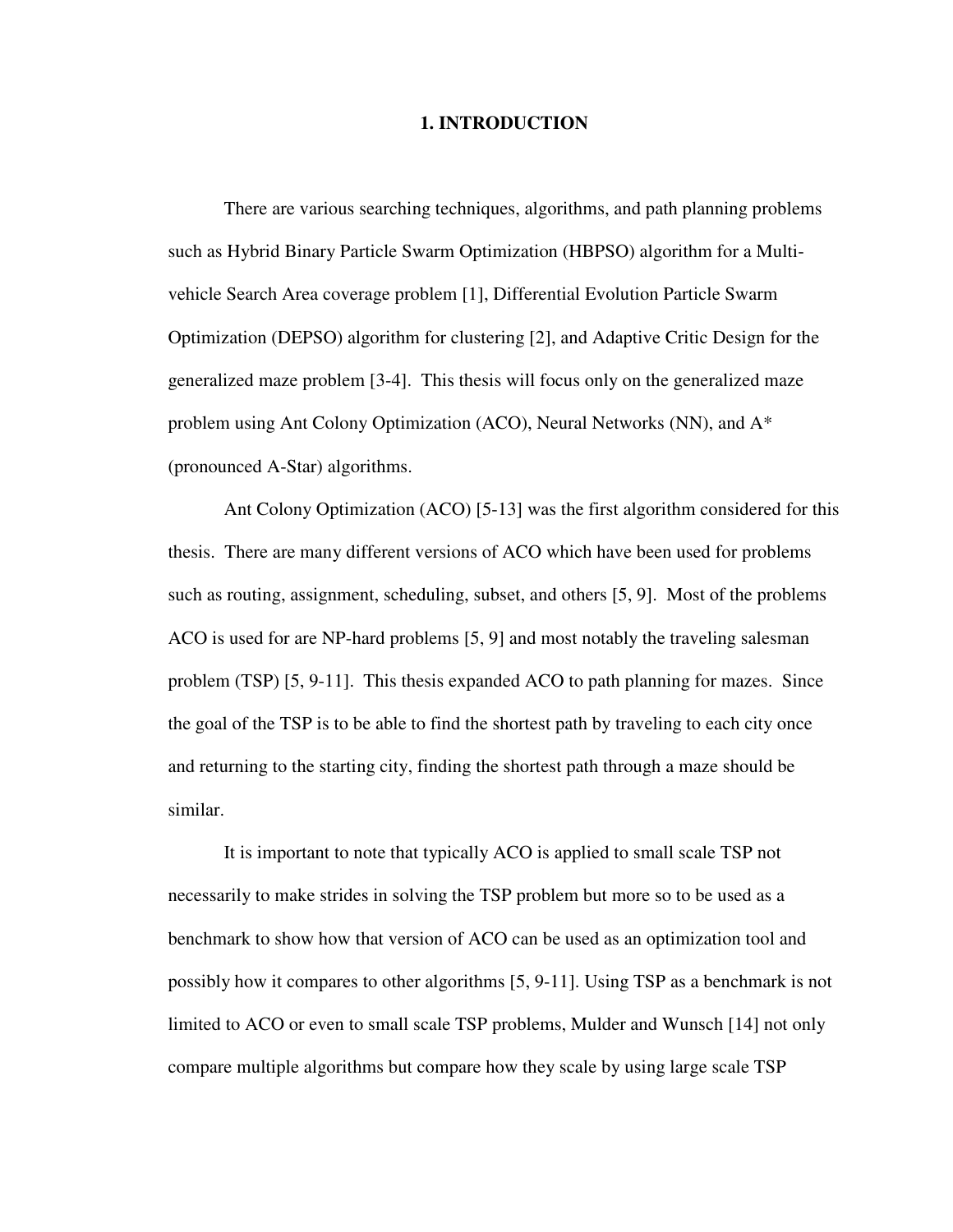problems (1000+ cities). It is also important to note that TSP problems, especially large scale TSP problems, are approached by heuristic methods [14-17]. The heuristic uses special knowledge about the problem and incorporates it to help simplify the problem or allows certain assumptions to be made which in turn helps to solve the problem quicker. Since this is usually an estimate, the result might not always be optimal but should return a close to optimal solution as long as the heuristic was chosen appropriately. This can most be seen by the algorithms discussed in this paper especially in Section 7.2 where Dijkstra's algorithm, which doesn't have a heuristic [18-20], is compared to A\*, which is the same algorithm but with a heuristic [18-22].

The ability of the algorithm to learn over time by using the collective swarm knowledge of how the ants have explored previously and its ability to be used for realtime environments, as opposed to needing a simulated model of the environment, made this algorithm desirable. Using a simulated model of the environment to plan a path might not be possible for unknown environments or environments that are constantly changing. Since the path created depended on a stochastic process of the algorithm, the randomization caused the path to be very jagged. The quality of the path and the computational time in creating the path were also affected by what the parameters for ACO were set to. This is covered in more detail in Section 3.1. One method that might have improved the performance would have been to make the ants stubborn [12, 13].

A new neural network method for path planning created by Zhong et al. [23] was the next algorithm to be employed. Unlike ACO, this algorithm could be used in environments that change with the respect to time, had a much smaller computational time, and did not rely on parameters or randomization. For the environments studied in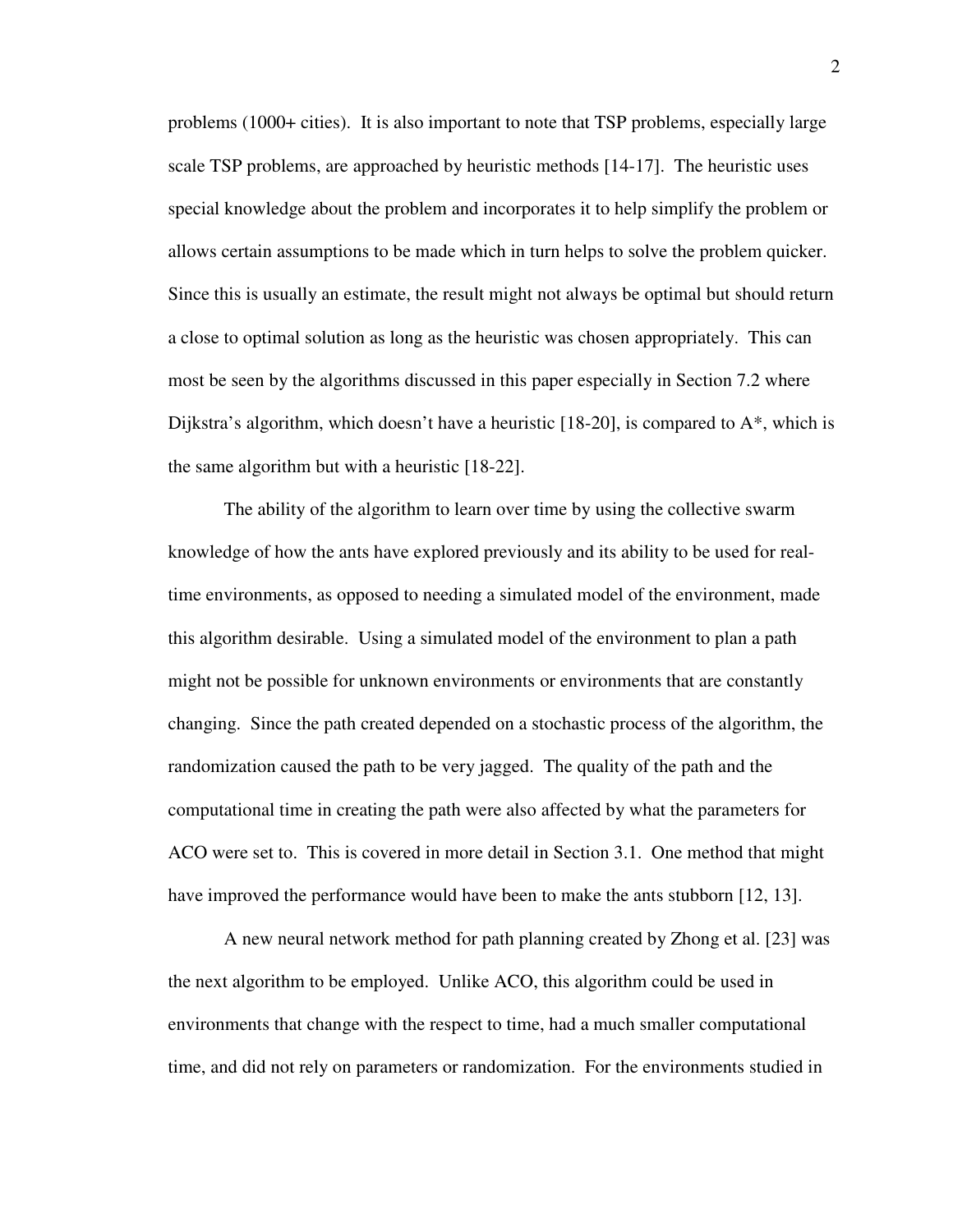this thesis, the algorithm tended to become stuck in local minima. Section 5.1 describes a way to improve the algorithm to avoid this problem. While the algorithm was superior to ACO for the problems investigated, it generated paths that had zero radius or sharp turns. It was not immediately obvious how one would modify the neural network algorithm to favor smoother paths, which motivated us to explore other algorithms. Instead of looking at other algorithms, further research into biasing neural networks to avoid obstacles might have yielded better results [24].

A\* [18-22] was studied in Section 6 and 7 of this thesis because of its known performance and popularity as a path planning algorithm. A\* finds an optimal path in terms of distance but is generally not used for real-time environments since the environment needs to be static, or unchanging. The A\* algorithm was improved by using a "bird's eye view". This allowed the algorithm to generate smoother paths, which could possibly allow the robot to traverse the paths faster, and avoids the need to have as many sharp turns. For environments that are constantly changing, a modified version of  $A^*$ called LRTA\* can be used [25].

The environments for each algorithm were all modeled using discrete space by creating an evenly spaced binary matrix where nodes that contained a value of one were considered travelable and nodes with a zero represented an obstacle. This method was chosen for simplicity. Since the nodes were discretely spaced instead of being continuous, the paths were not as good as they could have been. Some of the issues with these paths include traveling too close to obstacles, creating 90 degree angles with small turning radius, and producing a jagged path.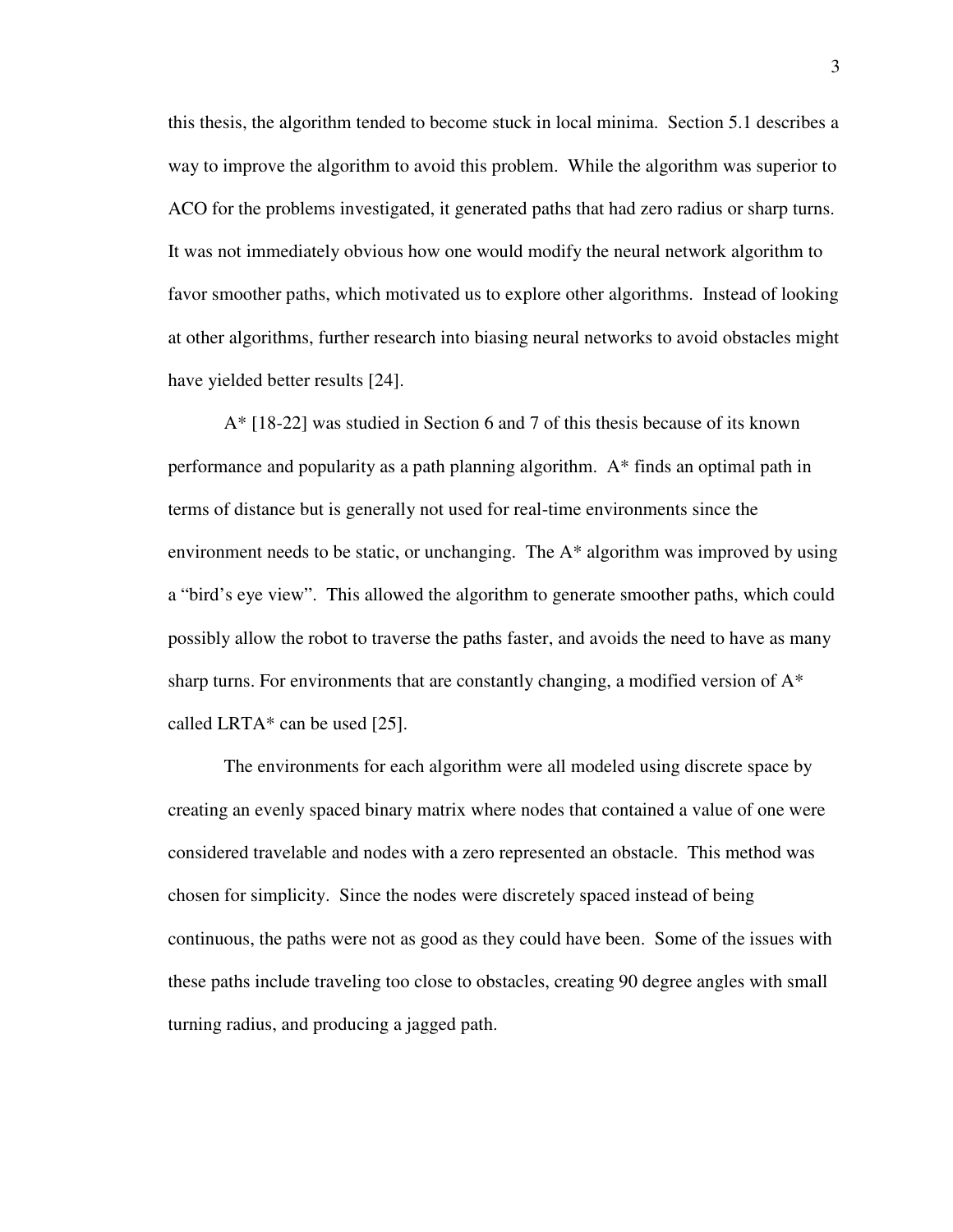Traveling too close to obstacles could cause the mobile robot to hit an obstacle or could lead to having to make sharper turns. Having sharp turns or 90 degree angles with small turning radius could cause longer traveling time or could generate turns that are not feasibly possible for the mobile robot. Jagged paths might slow down the robot and could be difficult to follow. Many of these algorithms are also based on the length of the path instead of the time required to travel the path. Therefore, creating or modifying an algorithm that could produce a path without these issues was desired. Having more nodes to represent the environment could have also helped with some of these problems and would have made the paths seem more continuous but increasing the number of nodes also increases the computational time since there will be more nodes that would have to be traveled through and more searching done by the algorithms.

All three algorithms (ACO, NN, and A\*) will be covered respectively in sections 2-7. Each algorithm will be broken into two different sections, a literature review part and an implementation part. The literature review section will give a brief explanation of each algorithm. The implementation section will focus on modifications made by this thesis, issues discovered with the algorithm, and the results for the algorithm.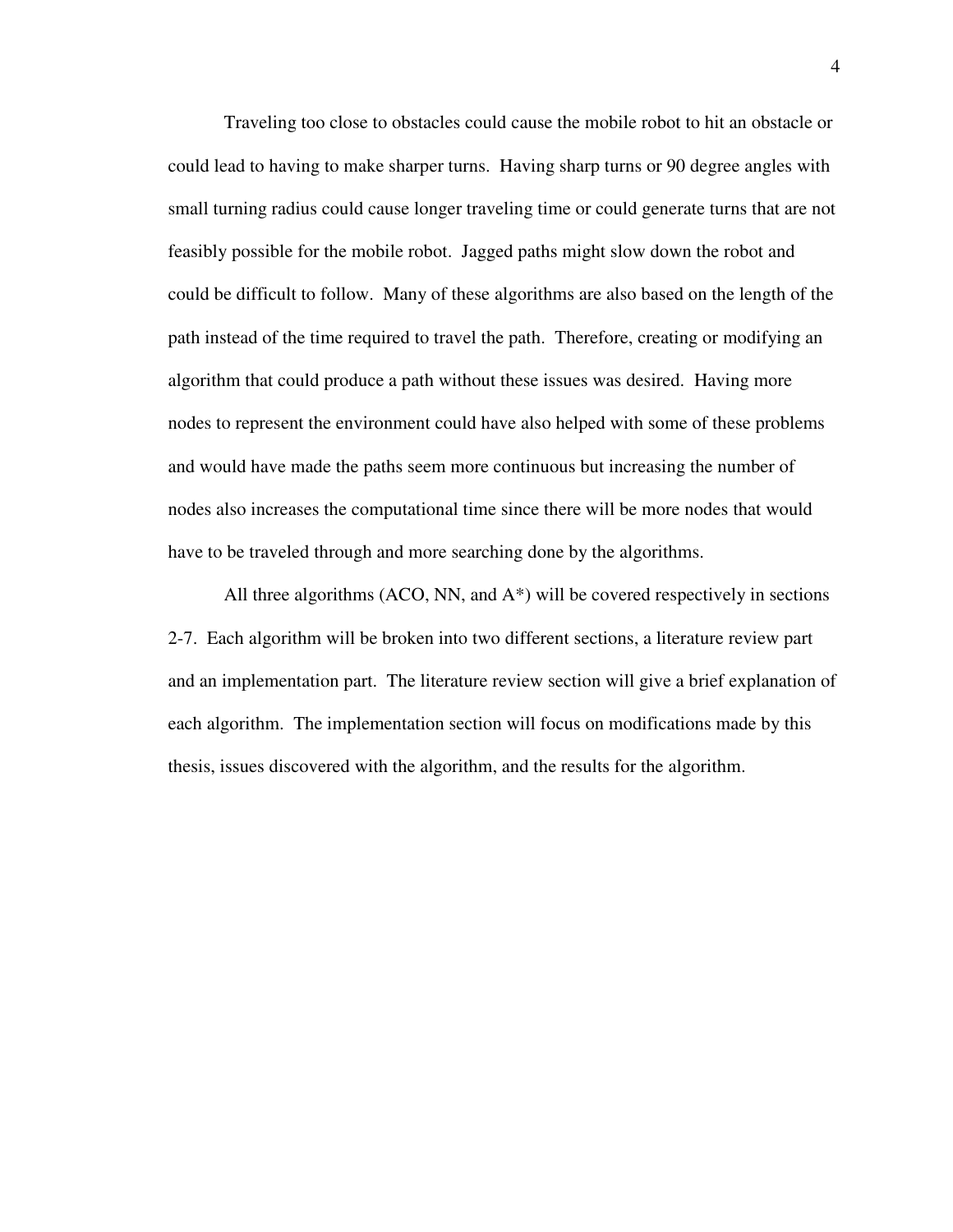#### **2. ACO LITERATURE REVIEW**

 Ant Colony Optimization simulates the behavior of biological ants. For path planning, this behavior is that of the foraging ants. Dorigo [5] developed this foraging behavior which he called the Ant System (AS). Foraging ants randomly explore in search for food. Once a food source is found, the ants deposit pheromone from the food back to the colony. This pheromone trail attracts other ants. Since only one pheromone deposit has been made, the pheromone level will be weak and will have limited attraction to other ants. This means that most ants will still randomly explore for food instead of following the initial ant's path.

Over time as ants lay pheromone across the paths, the pheromone levels will increase. Even though each ant's path is different, there is generally some overlapping for certain areas especially where the path is the best. Since multiple ants cross this section, pheromone is deposited at a much quicker rate. The areas with the largest amount of pheromone attract the most ants. This reduces the amount of exploration and causes the ants to exploit the pheromone paths. As time passes, pheromone slowly decays which weakens the attraction and if pheromone is not replenished, the path will disappear. This allows the longer, rarely traveled paths to be forgotten. Eventually the ants will converge on the shortest path.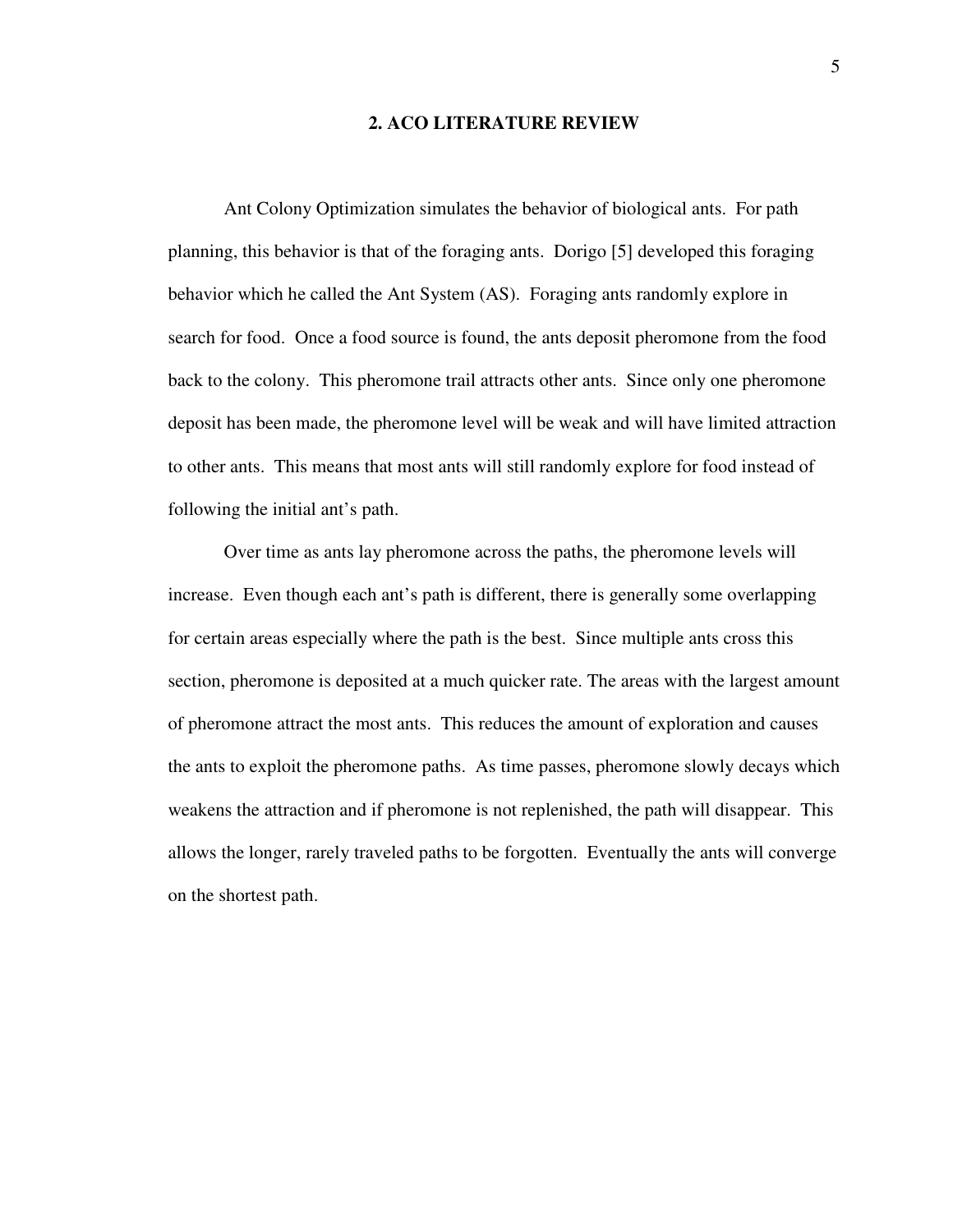#### **3. ACO IMPLEMENTATION**

### **3.1. PARAMETERS**

 In order to replicate the foraging behavior artificially, all of the parameters (population size, pheromone decay rate, pheromone weight, heuristic weight, and pheromone intensity) need to be optimized. However, since optimizing these parameters is a nonlinear multivariable problem, finding an optimized value is difficult. The methods typically used to optimize these parameters are with trial-and-error where the length and computational time is checked with each parameter modification or to use another optimizing algorithm. Both of these methods add to the computational time, and the values found for each parameter will have to constantly change as the environment changes. Trial-and-error was used in this thesis.

**3.1.1. Population Size.** Having a large population size gives a more thorough search but also increases computational time due to more searches being done. The larger the environment, the larger the population size will have to be to explore it.

**3.1.2. Pheromone Decay.** The pheromone decay rate determines the rate at which paths are forgotten. Having poor paths remain in the environment to be explored over and over again is a waste of computational time, however, if the decay rate is too fast, it might be possible to forget an optimal path due to the path not remaining long enough for ants to deposit enough pheromone to be biased to it.

**3.1.3. Heuristic Weight.** The heuristic weight is the bias to the goal based on the heuristic information. The heuristic information is the distant to the goal and is calculated using the Euclidean Distance Formula. If the value for the heuristic weight is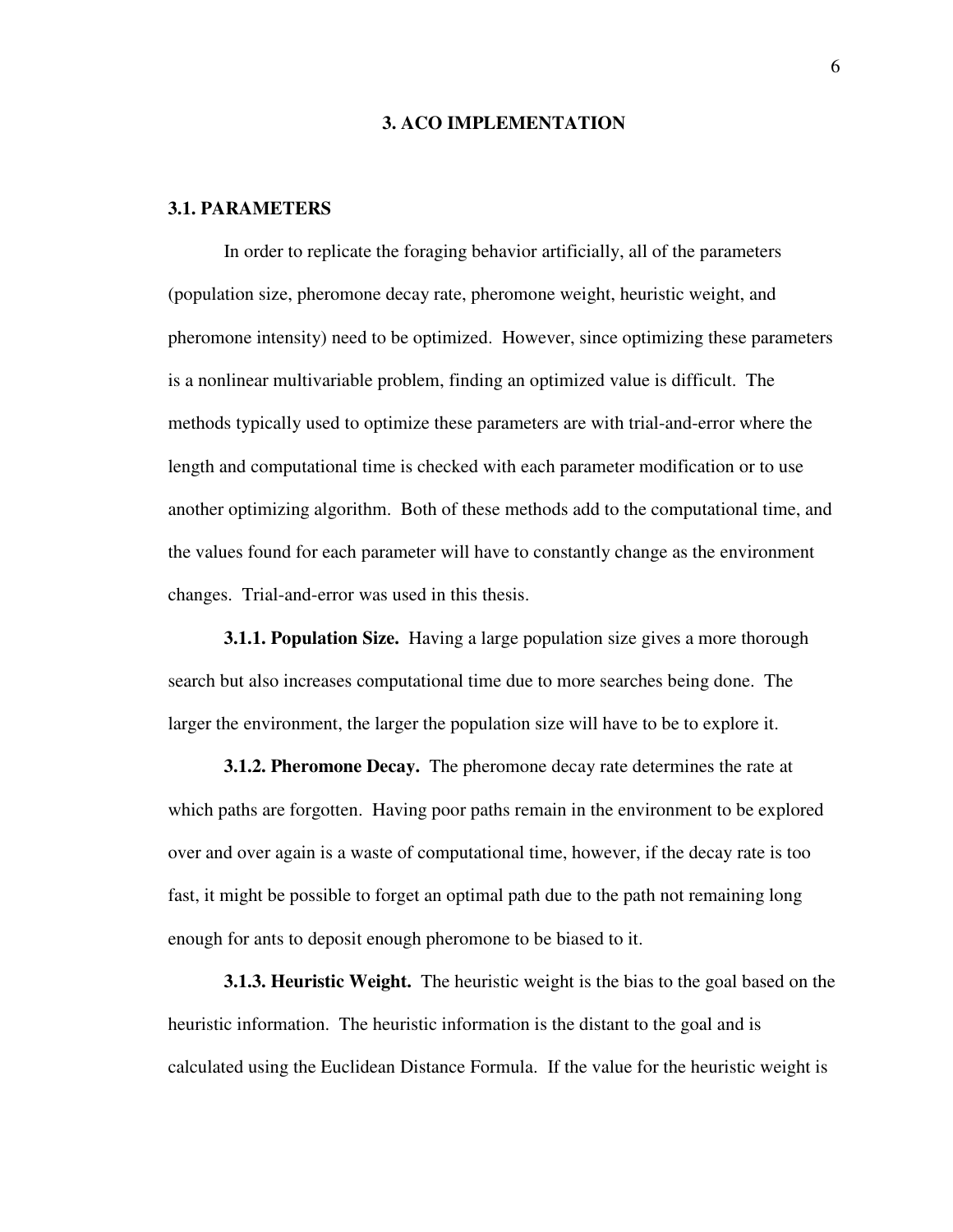too low then there will be no feedback to the goal and the ants' paths will depend only on the pheromone quantity. If the heuristic weight is too high then there will be no exploration and will only be a greedy search. The ants might also get trapped.

**3.1.4. Pheromone Weight.** The pheromone weight represents how strongly the pheromone influences the ant's behavior. If it's too low then the searching will be based only on the heuristic information but if the heuristic weight is low too when the pheromone weight is low then the ants will randomly explore. When the pheromone weight is too high, there will be very little exploration. Instead, previous discovered paths will be exploited.

**3.1.5. Pheromone Intensity.** The amount of pheromone applied to each node is the pheromone intensity. The pheromone quantity of each node is stored in matrix. The pheromone intensity is the only parameter that has an equation to set it. All nodes need to start with an equal amount of pheromone. It should be equal so there is no initial bias. If the pheromone level is initialized too low the ants will converge too quickly and an optimal path will not be found. When the pheromone intensity is too high, there will be many wasted iterations waiting for the pheromone to evaporate enough for the ants' paths to be biased by the pheromone levels since the ants deposit only a small amount of pheromone. Pheromone intensity can be determined by the following equation which is still estimated:

$$
\tau_0 = \frac{m}{f^*}
$$

Where:

- $\tau_0$  is the pheromone intensity
- − *m* is the number of ants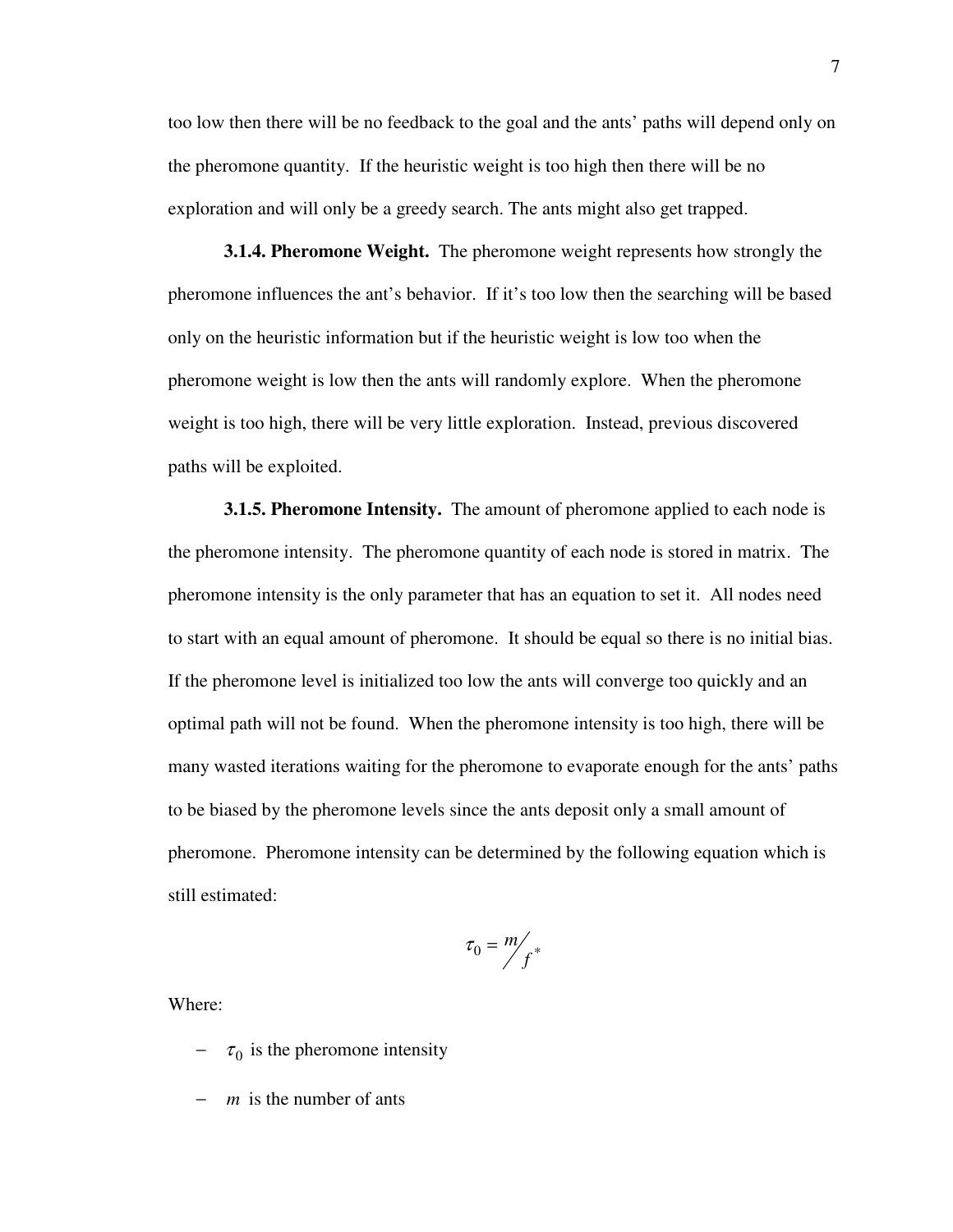− *f*<sup>\*</sup> is an estimation of the optimal value, or distance, of the shortest path for the function.

#### **3.2. TOUR CONSTRUCTION**

Ants use a probabilistic selection based on the quantity of the pheromone and the heuristic information to decide which node to travel to. The ACO literature [5-9] does not describe how these probabilities were applied so the probability mass function was used. In order to prevent the ants from traveling through a single node multiple times during a single trip, a revisiting prevention method was created.

Since obstacles have a pheromone value of zero to prevent being traveled to, a temporary pheromone matrix was created to set the pheromone level to zero for previously traveled to nodes. A temporary matrix is initialized as an exact copy of the actual pheromone values at the start of each ant's tour. A temporary matrix is used because the actual pheromone values still need to be used for future explorations. Each time an ant travels to a new node, the temporary pheromone value will be set to zero to prevent the ant from staying at that node or returning to it but this could cause the ant to be able to trap itself by being surrounded by nodes with a pheromone level of zero. Therefore, any time the current node and surrounding nodes are zero, the temporary pheromone matrix is re-initialized with the same values as the actual pheromone matrix. Since it is still possible to visit a node more than once in a tour, a check is done to see when the first and last time a repeated node is visited. All nodes in-between the first and last time are removed from the tour.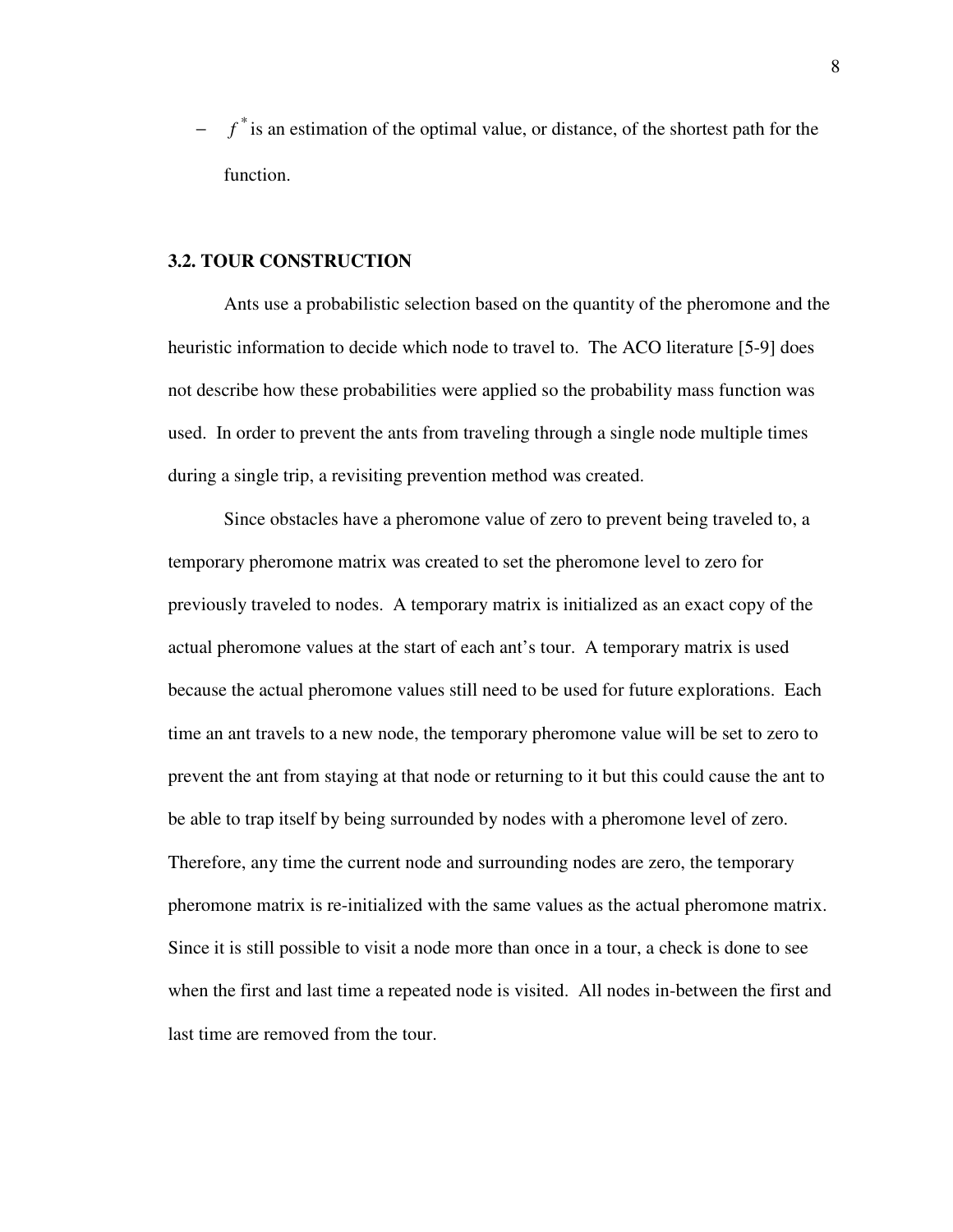# **3.3. RESULTS**

 There are many different versions of ACO but only three of them were tested: Ant System (AS) [5, 9] Figure 3.1., Elitist Ant System (EAS) [5, 9] Figure 3.2., and Rank Based Ant System (ASrank) [5, 9] Figure 3.3. The computational time and paths change each time the algorithms are used. This can be seen from Figure 3.4. where Ant System is simulated five times. Do to these changes, the average and standard deviation for computational time and path lengths of each algorithm for five trials are recorded in Table 3.1. The parameters were optimized through trial-and-error for AS, and then, those same parameters were used for ASrank and EAS.



Figure 3.1. Ant System Figure 3.2. Elitist Ant System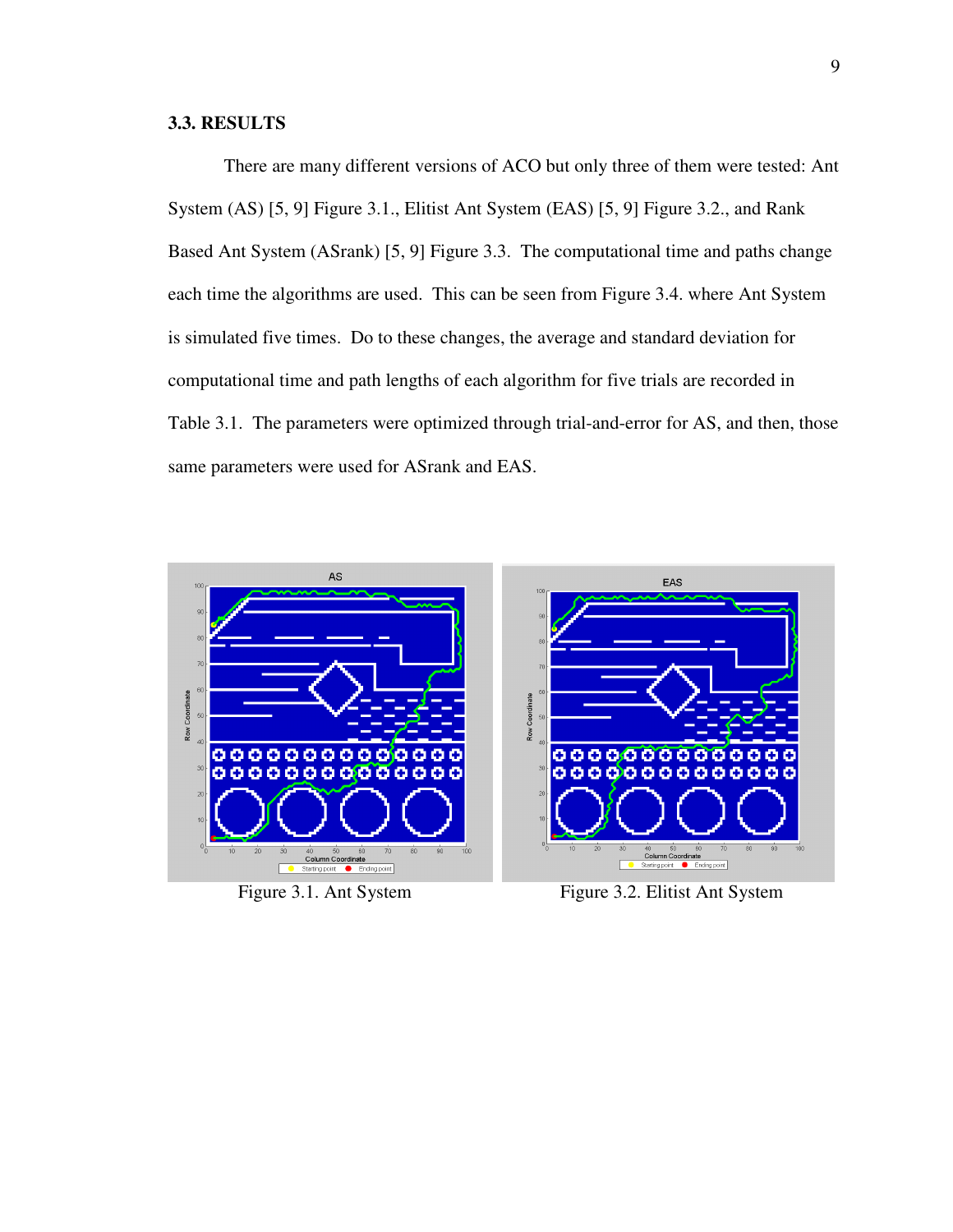

Figure 3.3. Rank Based Ant System Figure 3.4. AS Simulated 5 Times

| <b>Name</b>        | Average         | <b>Standard</b>     | Average            | <b>Standard</b>     |
|--------------------|-----------------|---------------------|--------------------|---------------------|
|                    | Computational   | <b>Deviation of</b> | <b>Path Length</b> | <b>Deviation of</b> |
|                    | <b>Time</b>     | <b>Time</b>         |                    | <b>Path Length</b>  |
| Ant System         | 48 minutes      | 7 minutes           | 309.4074           | 5.2346              |
|                    | 27.2134 seconds | 40.5503 seconds     |                    |                     |
| <b>Elitist Ant</b> | 48 minutes 26.4 | 3 minutes           | 309.4476           | 10.8615             |
| System             | seconds         | 53.0489 seconds     |                    |                     |
| Rank Based Ant     | 54 minutes      | 5 minutes           | 305.1532           | 6.1198              |
| System             | 11.0868 seconds | $28.6259$ seconds   |                    |                     |

Table 3.1. ACO Simulated Five Times Result

# **3.4. CONCLUSION**

Upon implementation of the algorithm, it was discovered that, due to the randomization and needing to optimize the parameters, paths were jagged and were not optimal in terms of distance. The over-all path as far as which areas were best to travel through was optimal, but how it traveled through those areas was far from optimal. Most of the paths contained "zig-zags" instead of being a straight line. The ants use a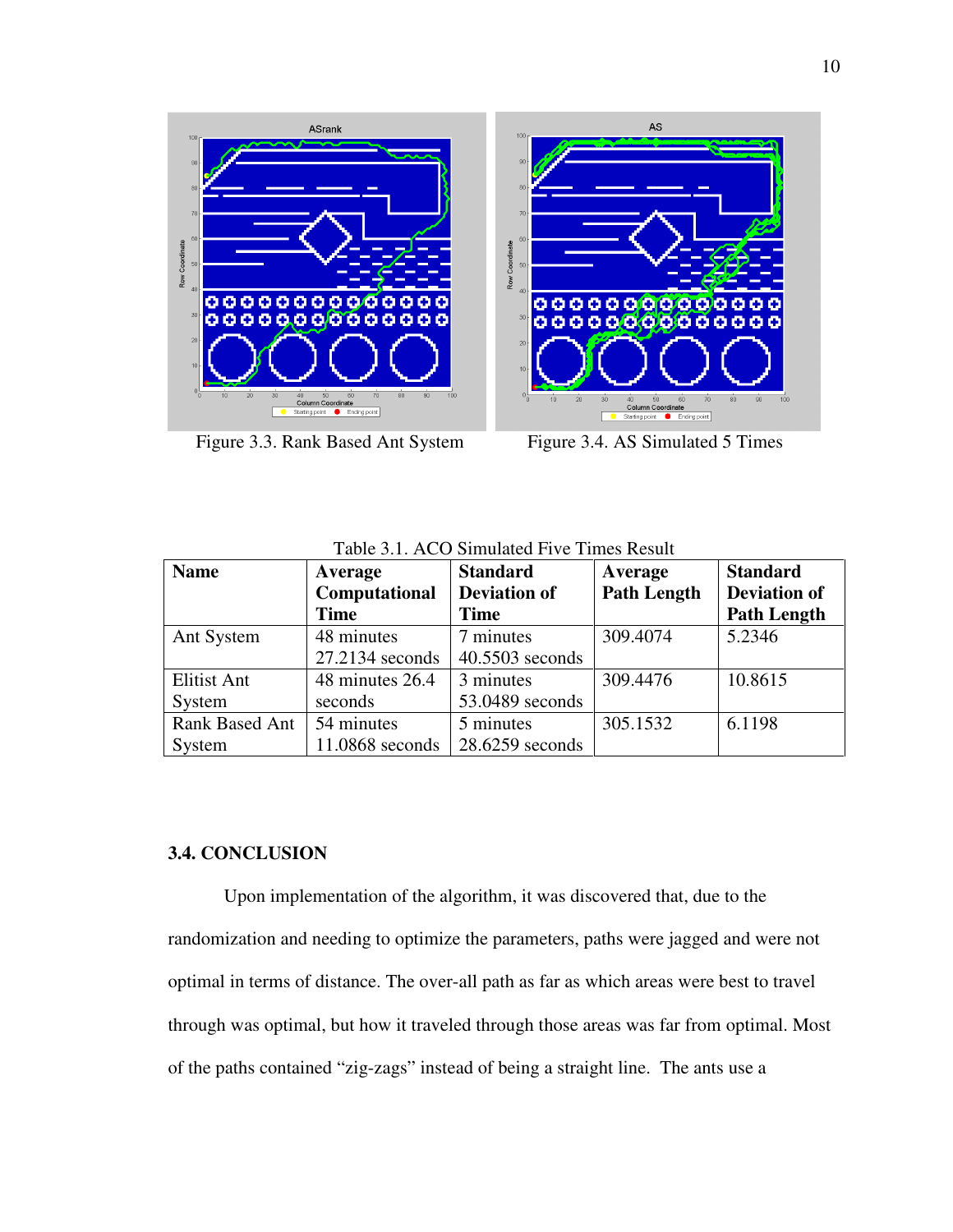probabilistic selection based on the quantity of pheromone and the heuristic information when deciding which node to travel to which causes the randomization. This randomization is good for finding different paths but bad for being able to create an optimal path and causes the paths to not be smooth.

Even though the algorithm learned over time to improve its path, it would not work in a real-time environment where the environment constantly changes because of parameter changes and needing time to learn. It would work best in an environment where it could first be trained offline and then when a change in the environment occurred it would need to have time to learn the new environment. For each change, the parameters would need to be re-optimized, but I am unaware of a formula to optimize these parameters. Trial-and-error or another optimizing algorithm would have to be used instead which both methods would add to computational time. It took ACO on average over 48 minutes computationally to create the path not counting time spent for trial-anderror. It took the neural network and A\* only seconds to solve the same maze and they were both able to find shorter paths than ACO. The time and paths might have been improved by making the ants stubborn. Stubborn ants can differentiate their own pheromone compared to other ants' pheromone and will be biased more to their own pheromone which helps to create diversity in the paths [12, 13].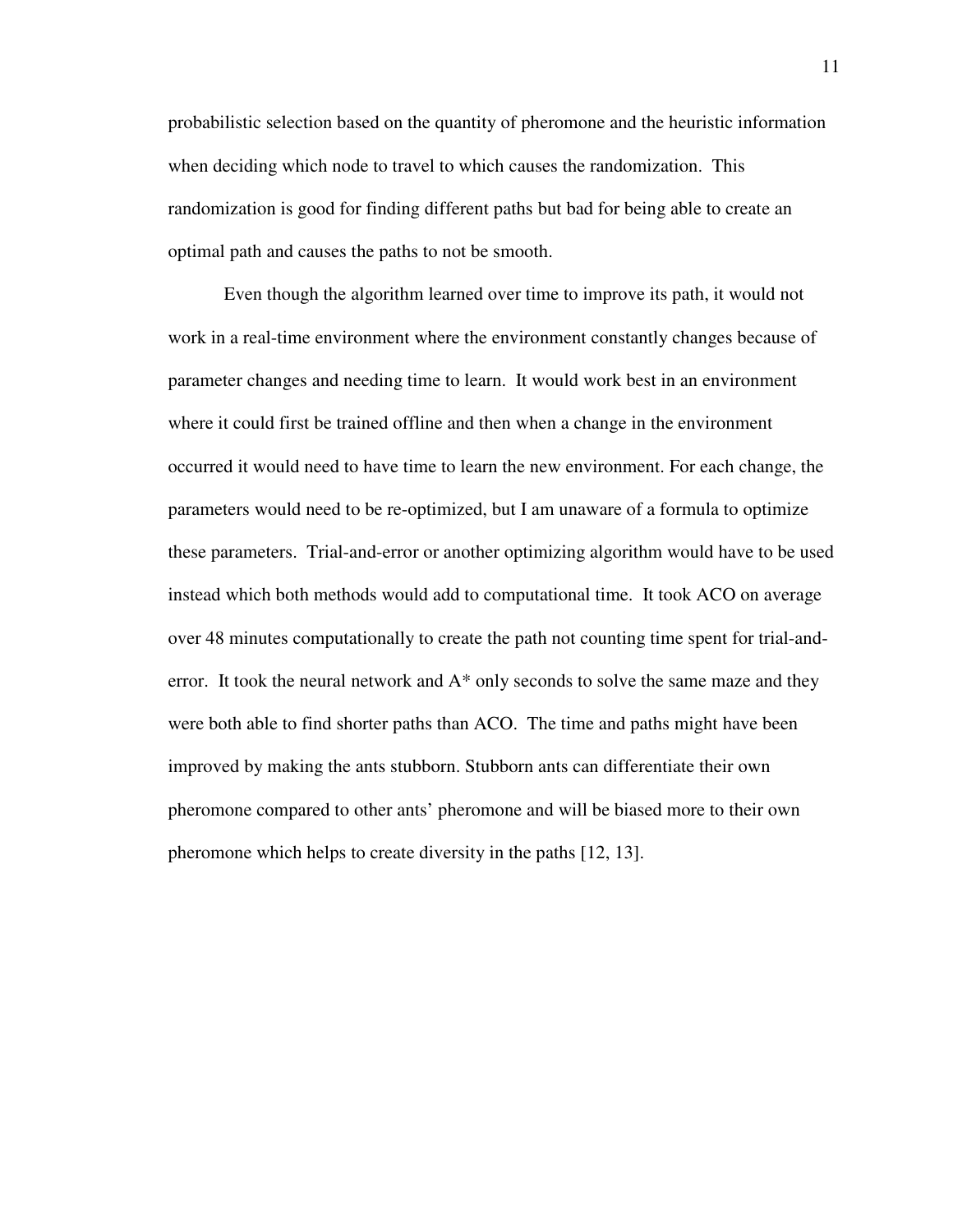#### **4. NEURAL NETWORK LITERATURE REVIEW**

Neural networks have successfully been applied to path planning by using neural networks to recognize patterns for a wall following algorithm [26], using spiking neural networks with dynamic memory for autonomous mobile robots [27], and using Hopfield neural networks for direction in a direction map [28]. A different collision-free path planning algorithm that uses a Hopfield-type neural network that does not need any previous knowledge of the search space or learning procedures was purposed by Zhong et al. [23]. This was accomplished by treating the target as an energy source. The energy was propagated in a square formation from the target to all of the connecting neurons which represent free spaces in the search space. The neurons not connected to other neurons represented obstacles and thus, were never given any energy. This energy was then used as a landscape in which the highest energy, the target, represented the peak of the landscape while the obstacles represented the lowest elevation of the landscape. By traveling up the steepest gradient from the starting point, an optimal or close to optimal path was found in terms of shortest distance. The main ways this paper differs from the paper purposed by Zhong et al. [23] was by creating a separate landscape instead of using the actual energy and by propagating in a cross fashion instead of a square formation.

12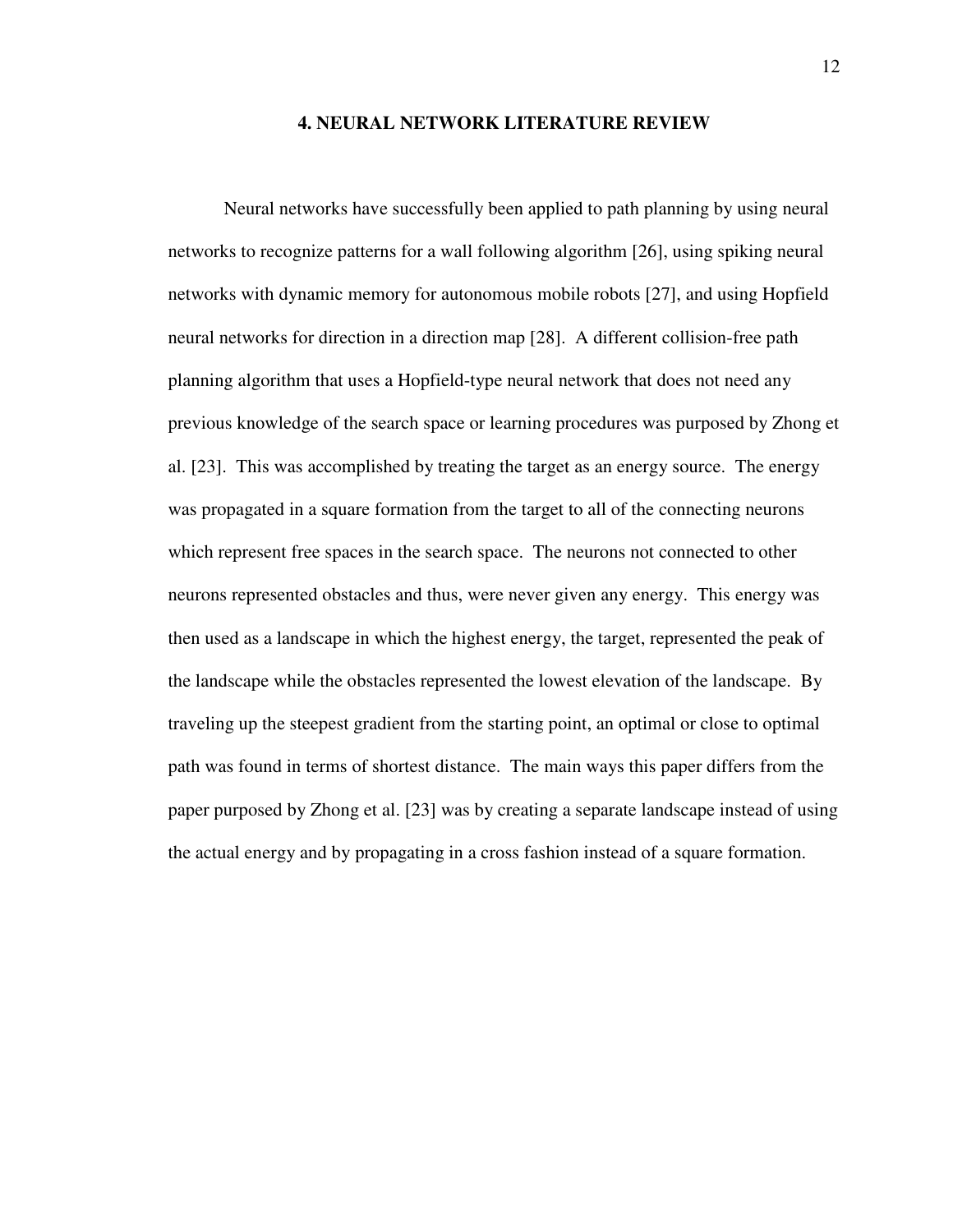# **5. NEURAL NETWORK IMPLEMENTATION**

# **5.1. PROPAGATION**

To propagate the energy, a matrix was created to store the amount of energy of each neuron in the search space. The target was then given an initial integer value of one while all other neurons were set to zero as shown in Figure 5.1.

| Figure 5.1. Initial Energy with Target at $(3,3)$ |  |  |  |  |  |  |
|---------------------------------------------------|--|--|--|--|--|--|

Another matrix was created which was used for the elevation. This matrix adds a one to any position within itself that has energy located at that position (Figure 5.2.).

|  | Eigure $5.2$ Elevation of Eigure $5.1$ of (2.2) |  |  |
|--|-------------------------------------------------|--|--|

Figure 5.2. Elevation of Figure 5.1. at (3,3)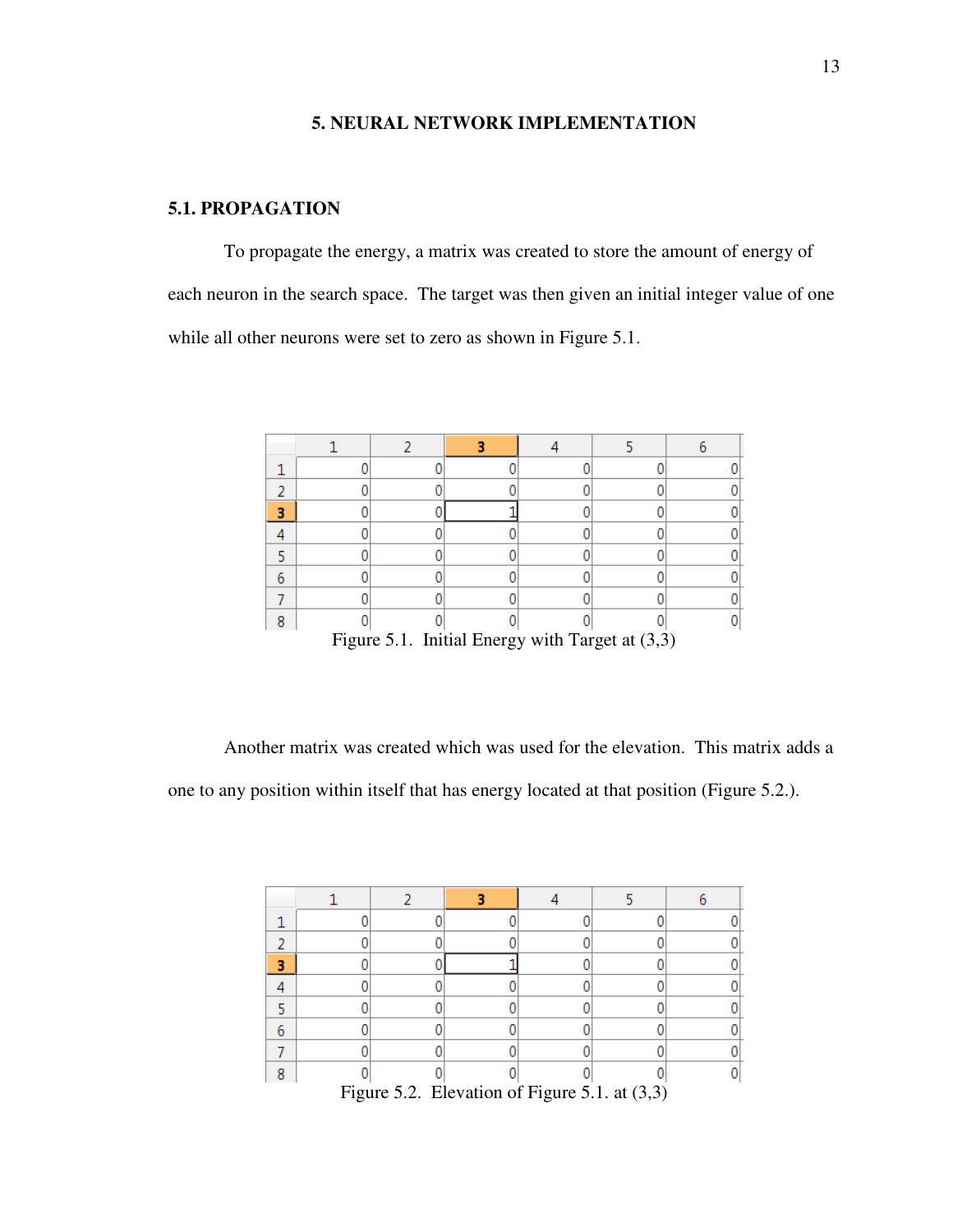The energy matrix values were propagated by shifting the energy up one node, down one node, left one node, and to the right one node. These shifts were then added back into the original energy matrix after being multiplied by a weight. The weights for diagonal movements should have been given a value of 0.5 and all horizontal and vertical movements should have a weights of 1 [23], but since the energy was not used as the landscape, all weights were set to 1. A check was then done to see if any of these nodes with energy were unconnected neurons. If they were unconnected, the energy was reset to zero for that particular neuron (Figure 5.3.).

| Figure 5.3. Energy After First Propagation |  |  |  |  |  |  |  |
|--------------------------------------------|--|--|--|--|--|--|--|

The main difference from this method and the method purposed in the neural network paper [23] was that only the neighbors above, below, to the left, and to the right were allowed to propagate, not diagonal, and since energy wasn't used for the landscape, there was no additional energy deposited to the target after each iteration. This can be seen from the following equations: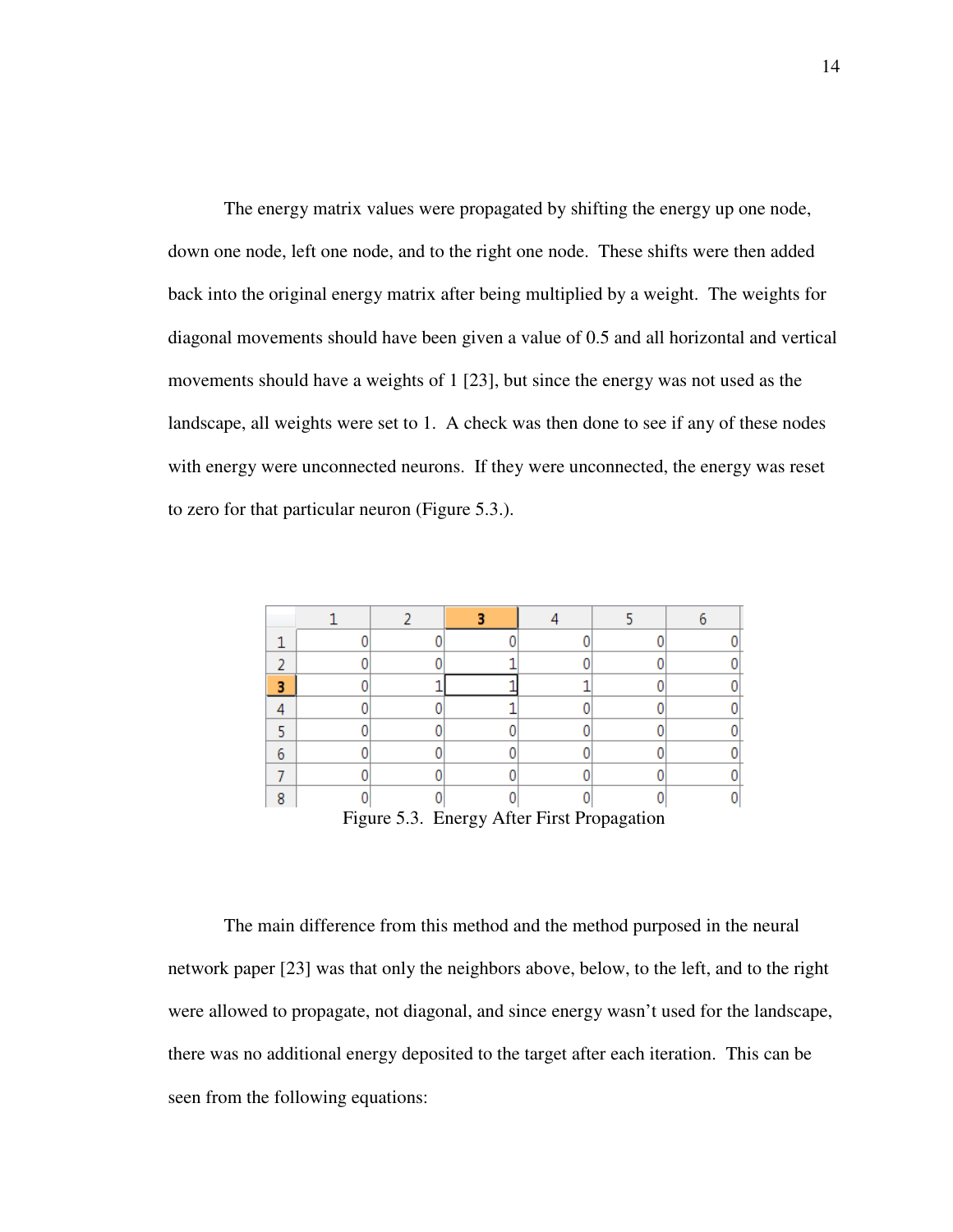$$
up\_shift_{i,j} = M_{i,j} + M_{i,j-1}
$$
  
\n
$$
down\_shift_{i,j} = M_{i,j} + M_{i,j+1}
$$
  
\n
$$
left\_shift_{i,j} = M_{i,j} + M_{i+1,j}
$$
  
\n
$$
right\_shift_{i,j} = M_{i,j} + M_{i-1,j}
$$
  
\n
$$
M_{i,j} = up\_shift + down\_shift + left\_shift + right\_shift
$$

Where:

 $M$  = The matrix

 $R =$ The number of rows in the matrix

*C* = The number of columns in the matrix

 $1 < i < R$ 

 $1 < j < C$ 

After the energy propagation, the elevation matrix added a one to itself for any node that contained energy (Figure 5.4.).

| o                                   |  |  |  |  |  |  |  |
|-------------------------------------|--|--|--|--|--|--|--|
| Figure 5.4. Elevation of Figure 5.3 |  |  |  |  |  |  |  |

 This process continued until a certain number of iterations had passed or until the energy had propagated from the target to the starting point (Figures 5.5.-5.6.).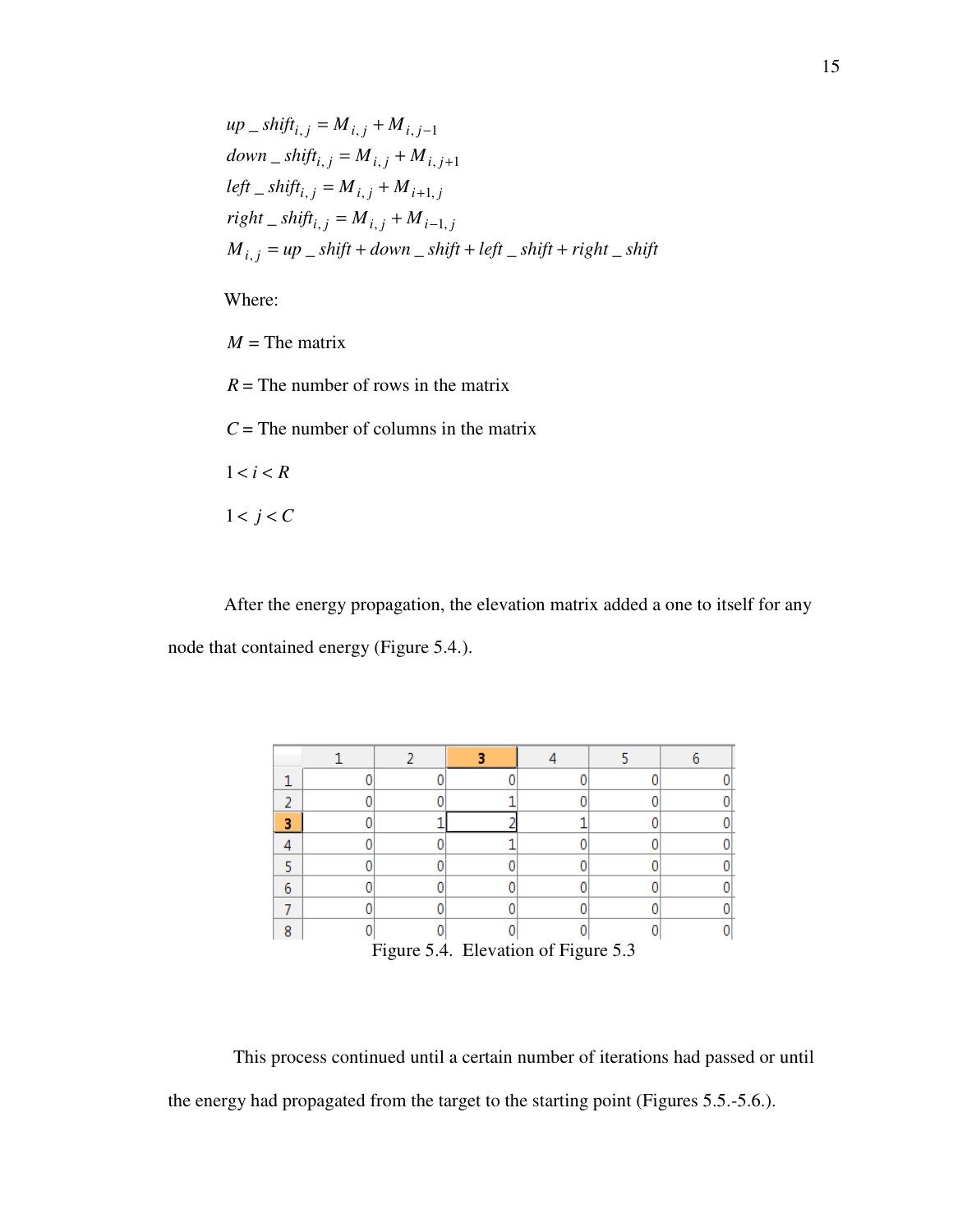|   | 2.6264e + 190 4.7396e + 190 5.9674e + 190 6.1764e + 190 5.4956e + 190 |  |  |
|---|-----------------------------------------------------------------------|--|--|
| з | 0 4.7396e+190 8.5123e+190 1.0622e+191 1.0829e+191 9.3976e+190         |  |  |
| 4 | 5.9674e+190 1.0622e+191 1.3028e+191 1.2888e+191 1.0604e+191           |  |  |
|   | $0 6.1764e+190 1.0829e+191 1.2888e+191 1.2055e+191 8.8670e+190$       |  |  |
| 6 | $0 5.4956e+190 9.3975e+190 1.0604e+191 8.8670e+190 4.9135e+190$       |  |  |
|   | 4.2609e+190 6.9888e+190 7.1208e+190 4.4297e+190                       |  |  |
| 8 | 2.8941e+190 4.4451e+190 3.6774e+190                                   |  |  |

Figure 5.5. Final Energy

|                                                                              |  | 2   | з   |     |     | 6   |  |  |
|------------------------------------------------------------------------------|--|-----|-----|-----|-----|-----|--|--|
|                                                                              |  |     |     | 0   |     | 0   |  |  |
| 2                                                                            |  | 289 | 290 | 289 | 288 | 287 |  |  |
| 3                                                                            |  | 290 | 291 | 290 | 289 | 288 |  |  |
| 4                                                                            |  | 289 | 290 | 289 | 288 | 287 |  |  |
| 5                                                                            |  | 288 | 289 | 288 | 287 | 286 |  |  |
| 6                                                                            |  | 287 | 288 | 287 | 286 | 285 |  |  |
|                                                                              |  | 286 | 287 | 286 | 285 | 0   |  |  |
| 8                                                                            |  | 285 | 286 | 285 |     | 0   |  |  |
| $\Gamma$ $\Gamma$ $\Gamma$<br>$\mathbf{E}^*$ 1 $\mathbf{E}^*$ $\mathbf{E}^*$ |  |     |     |     |     |     |  |  |

Figure 5.6. Final Elevation

The target, which should have the largest value for gradient decent to work, is located at (3,3). Figure 5.6. has the largest value at the target at (3,3) but in Figure 5.5. the largest value is at (4,4) which is not the correct target which is why the landscape in Figure 5.6. had to be used instead of the energy. Iterations were used to prevent an infinite loop just in case there was no solution to the search space such as obstacles completely surrounding the target space preventing any movement to it.

#### **5.2. RESULTS**

The results of the simulations are illustrated in Figures 5.7.-5.15. These paths almost identically match those from the neural network paper [23] even though the weights, landscape, and propagation were different from the purposed method. Another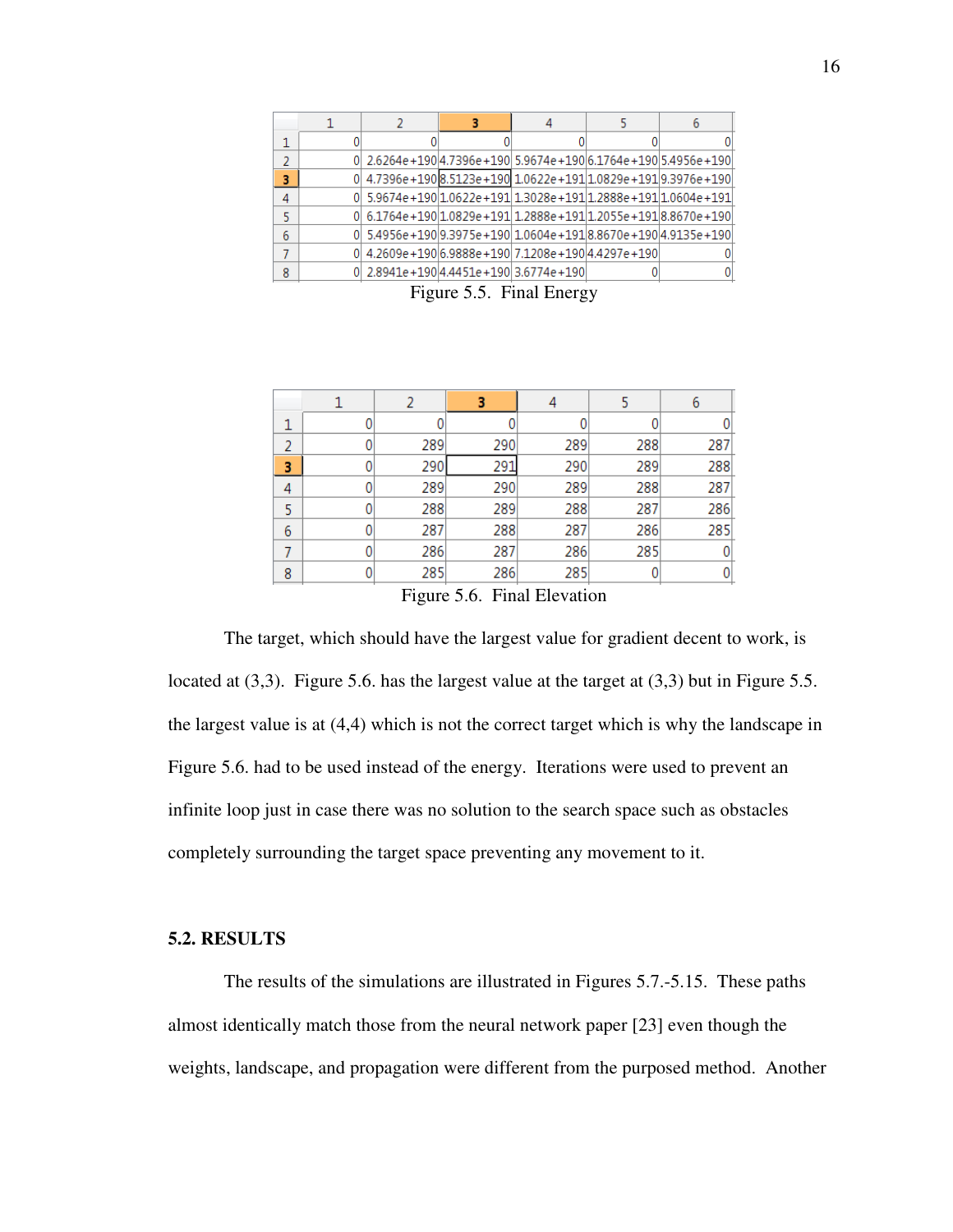main difference was instead of plotting the path on the vertices of the grid they were plotted on the center of the free space squares. Each simulation took less than a second.

Propagating energy from the target to the starting point as purposed from Zhong et al. [23] did not always create a peak at the target in which case the path never traveled to the target. They added an additional amount to the target, but since the propagation expands exponentially, adding an additional amount did not solve the problem. Instead, the target had to be manually set once the propagation was done to have the most energy. Because energy is propagated from each neighbor, any neuron next to an obstacle (an unconnected neuron) did not receive as much energy from its neighbors. This was desired to keep the robot away from the obstacles but this also caused multiple peaks to form which the path would get stuck on and was also the reason why the target was not always the maximum point. No where in the paper did it state how their algorithm prevented these problems.

Using a separate landscape based on if any energy was present at each specific location was used instead. This method ensured the target was always at the maximum and that all the obstacles were minimums. Propagating in a square formation as in the replicated paper caused certain areas to not change in elevation for a few steps. When looking at the surrounding neighbors, it appeared that the neuron was a peak even though at least one neighbor had the same value. So instead of making a sloping elevation, it made a stair-like elevation. This could be fixed in the code where the robot always has to choose a new neuron to travel to, but in certain dynamic situations, it might be better for the robot to wait where it is instead of moving. Propagating in a cross fashion solved this problem by evenly disperse the elevation of the landscape which made it sloped. The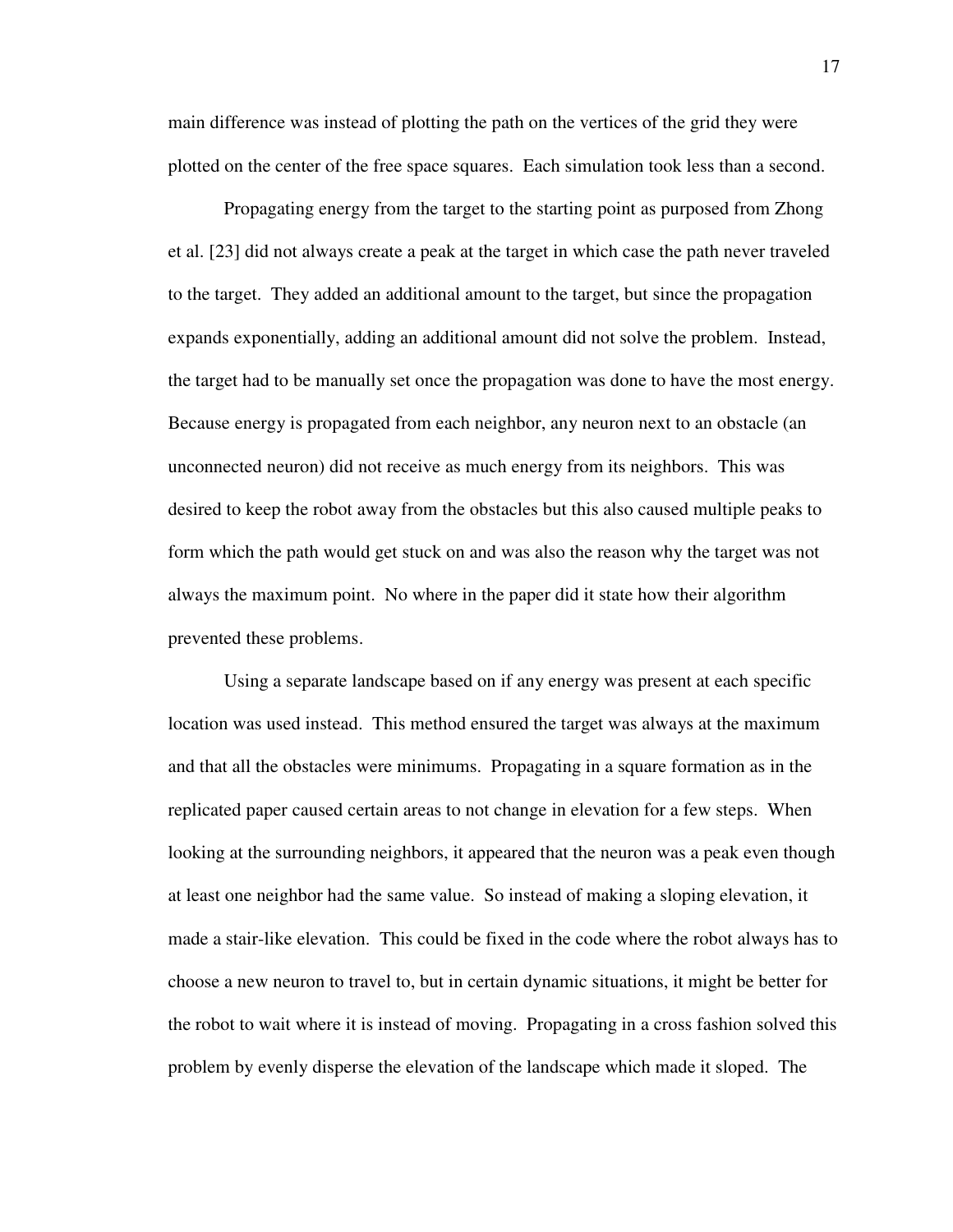weights recommended were then used in the computing of the path instead of in propagating the energy even though some weights were also used in the propagation.

The modified neural network method purposed by this thesis can be seen in Figures 5.7.-5.15. Figures 5.7-5.9. show the path found using the new method for three different mazes. Figures 5.10.-5.15. contain elevations that correspond to the three different mazes. Table 5.1. displays the average and standard deviation for computational time and path lengths of each maze for five trials.



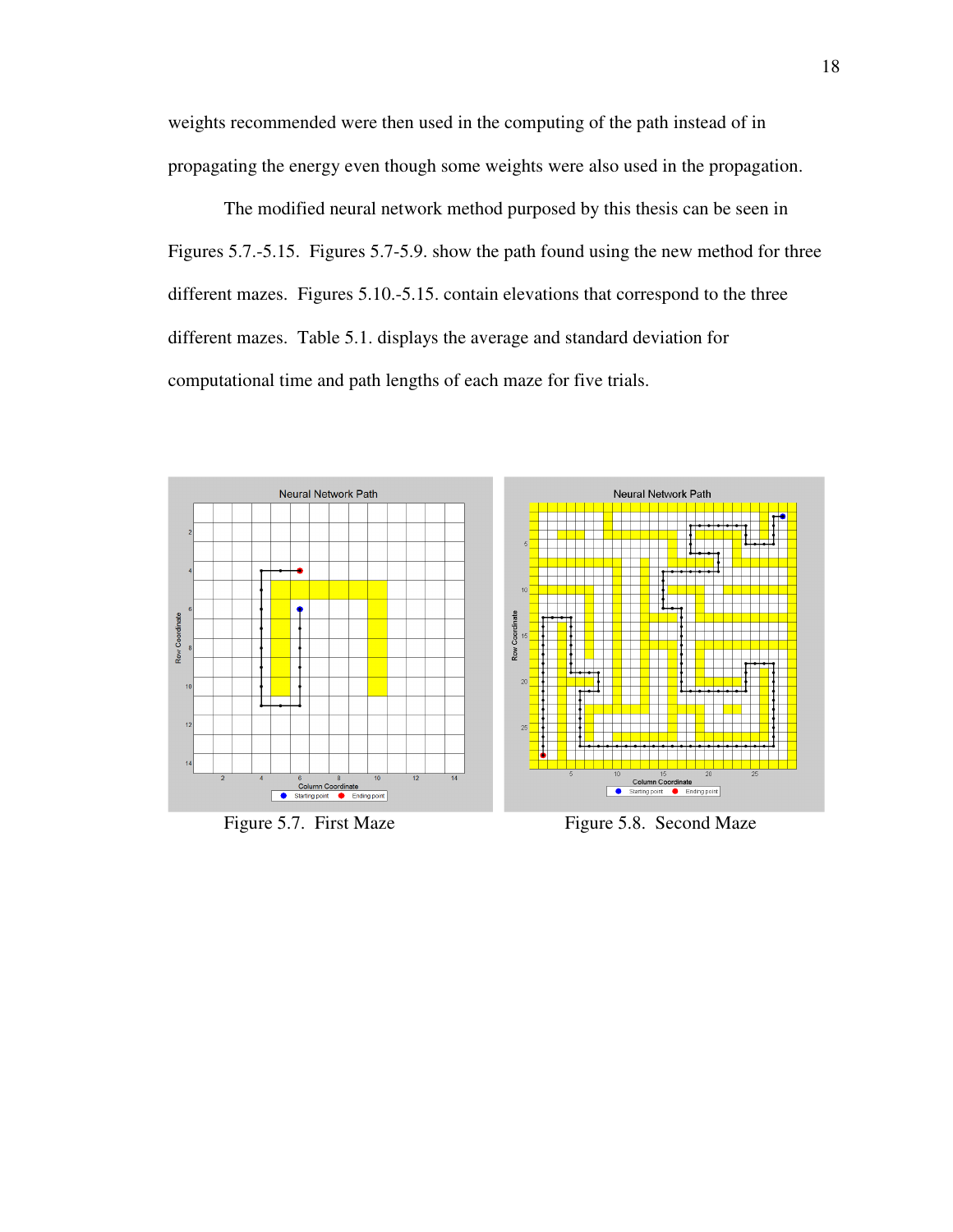

 $\overline{\mathbf{8}}$ 

 $10$ 

 $12$ 



Neural Network Path

Figure 5.9. Third Maze Figure 5.10. First Maze 2D Elevation

2D Elevation





Figure 5.11. First Maze 3D Elevation Figure 5.12. Second Maze 2D Elevation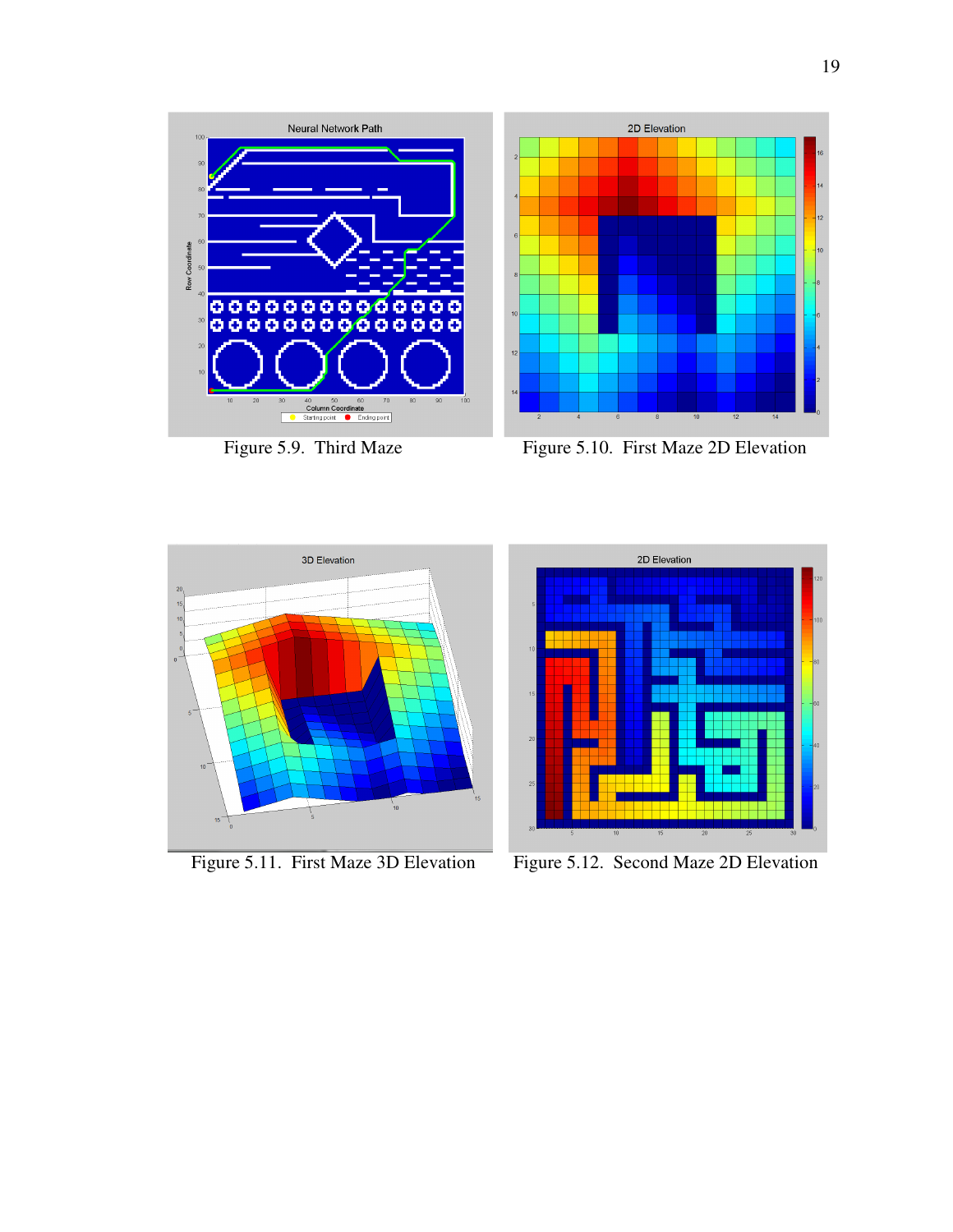



Figure 5.13. Second Maze 3D Elevation Figure 5.14. Third Maze 2D Elevation



Figure 5.15. Third Maze 3D Elevation

| <b>Name</b>        | Average<br>Computational<br><b>Time</b> | <b>Standard</b><br><b>Deviation of</b><br><b>Time</b> | Average<br><b>Path Length</b> | <b>Standard</b><br>Deviation of<br><b>Path Length</b> |
|--------------------|-----------------------------------------|-------------------------------------------------------|-------------------------------|-------------------------------------------------------|
| <b>First Maze</b>  | $0.8061$ seconds                        | $0.0134$ seconds                                      | 16                            | 0.0                                                   |
| <b>Second Maze</b> | $0.9442$ seconds                        | $0.0790$ seconds                                      | 124                           | 0.0                                                   |
| Third Maze         | $1.2730$ seconds                        | $0.0558$ seconds                                      | 252.51                        | 0.0                                                   |

Table 5.1. Neural Network Simulated Five Times Result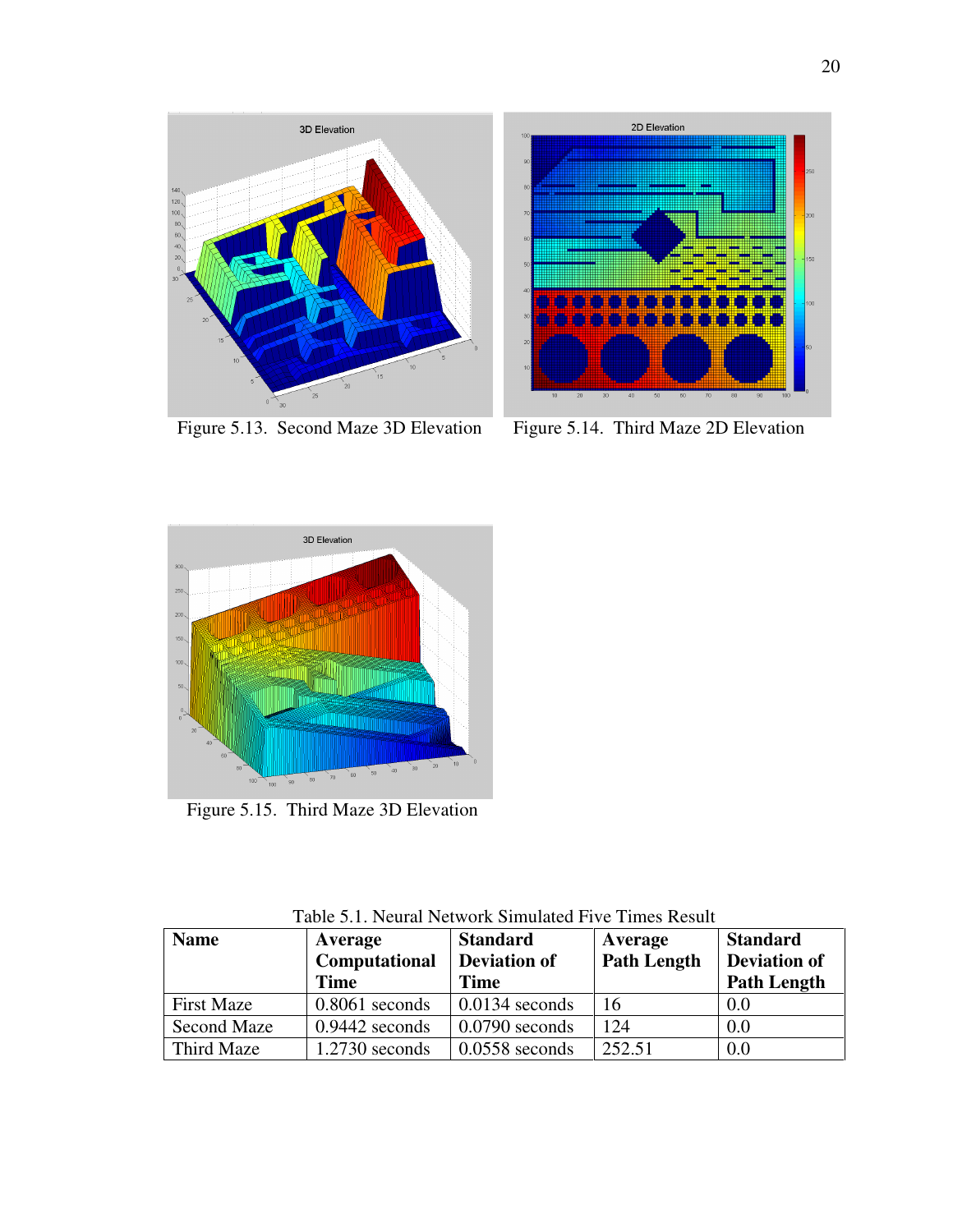#### **5.3. CONCLUSION**

By propagating energy through the connected neurons, a landscape was created in which the target was at the peak while the obstacles were at the bottom. Even though a different method was used in creating the landscape, propagating the energy, and using the weights, the results were very similar to what Zhong et al. [23] found. This is most likely because the overall idea of how the neural network is suppose to work by traveling up the gradient to the target since the target is the largest while the starting point is the smallest besides for obstacles was exactly the same. In their paper, they did not fully describe their process well enough for it to be replicated using the exact same method as them.

The neural network was able to solve each maze substantially faster than ACO. Even the path discovered was smoother and had a better result in terms of distance. Every path could be exactly replicated since there was no randomization or probabilities used. There were no parameters that needed to be optimized so the exact algorithm could be used on any path planning problem. Since the gradient decent method was used, the only way to modify the paths to become smoother would be to improve the elevation. The original method [23] was supposed to work on dynamic problems and keep a slight distance from all obstacles but the method actually employed will work only on static environments and has no distant requirement from obstacles as long as it does not collide with them. Since the elevation depends on the environment, modifying the elevation to get smoother paths would be difficult. As stated in the introduction, adding an extra biasing to the neural network could possibly solve this problem [24].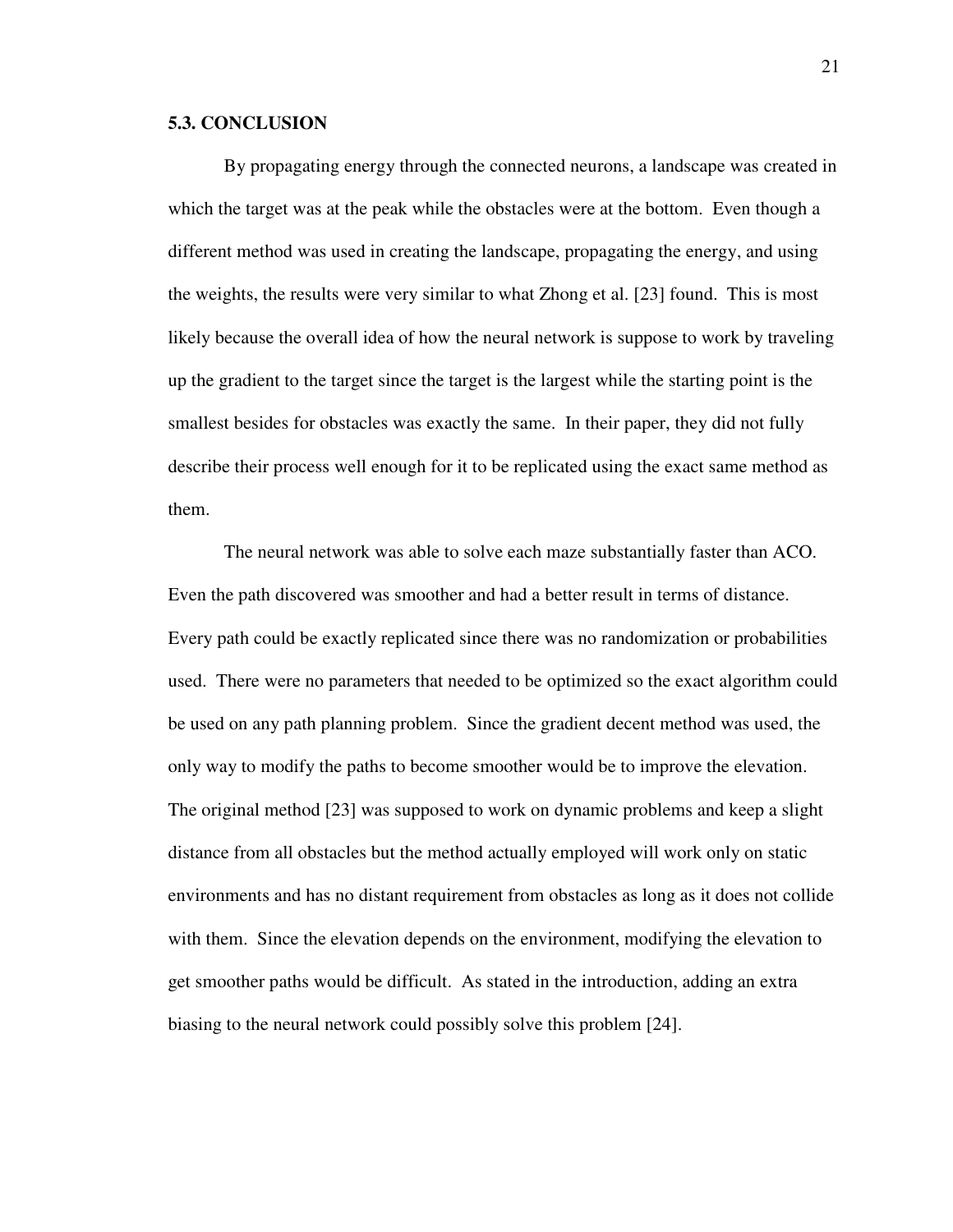#### **6. A\* LITERATURE REVIEW**

The A\* algorithm was chosen for its popularity, its ability to find an optimal solution, and its use in navigation systems and video games [18-22]. A\*'s ability for its paths to be replicated by constantly finding the optimal solution and for the search algorithm to be easily modified made this algorithm desirable for path planning. A\*, however, will only work for static environments, environments that do not change, since all obstacles and costs need to be known.

A\* is a combination of both an exhaustive search, guaranteed to find the optimal path but will typically require a large amount of computational time, and a greedy search, directs the search towards the goal and is generally faster but will not usually find the optimal solution [18-22]. The movement cost, a known cost from the starting point to get to its current location, is the exhaustive part. The heuristic, an estimation of the distance from its current location to the desired ending location, is the greedy part [18-22]. Since A\* is a combination of each, the algorithm is guaranteed that an optimal path will be found and usually in a faster time than an exhaustive search.

There are numerous ways to calculate these costs. Which way works the best depends on the method of travel and the desired speed and accuracy of the algorithm. If only horizontal and vertical movements are allowed, the Manhattan Distance Formula should work the best for accuracy, but if movement in all directions is allowed, then the Euclidean Distance Formula would most likely be a better option [19-21]. Other methods and situations for choosing the correct heuristic are thoroughly covered by Amit [18].  $A^*$ without the heuristic part is known as Dijkstra's algorithm [18-20].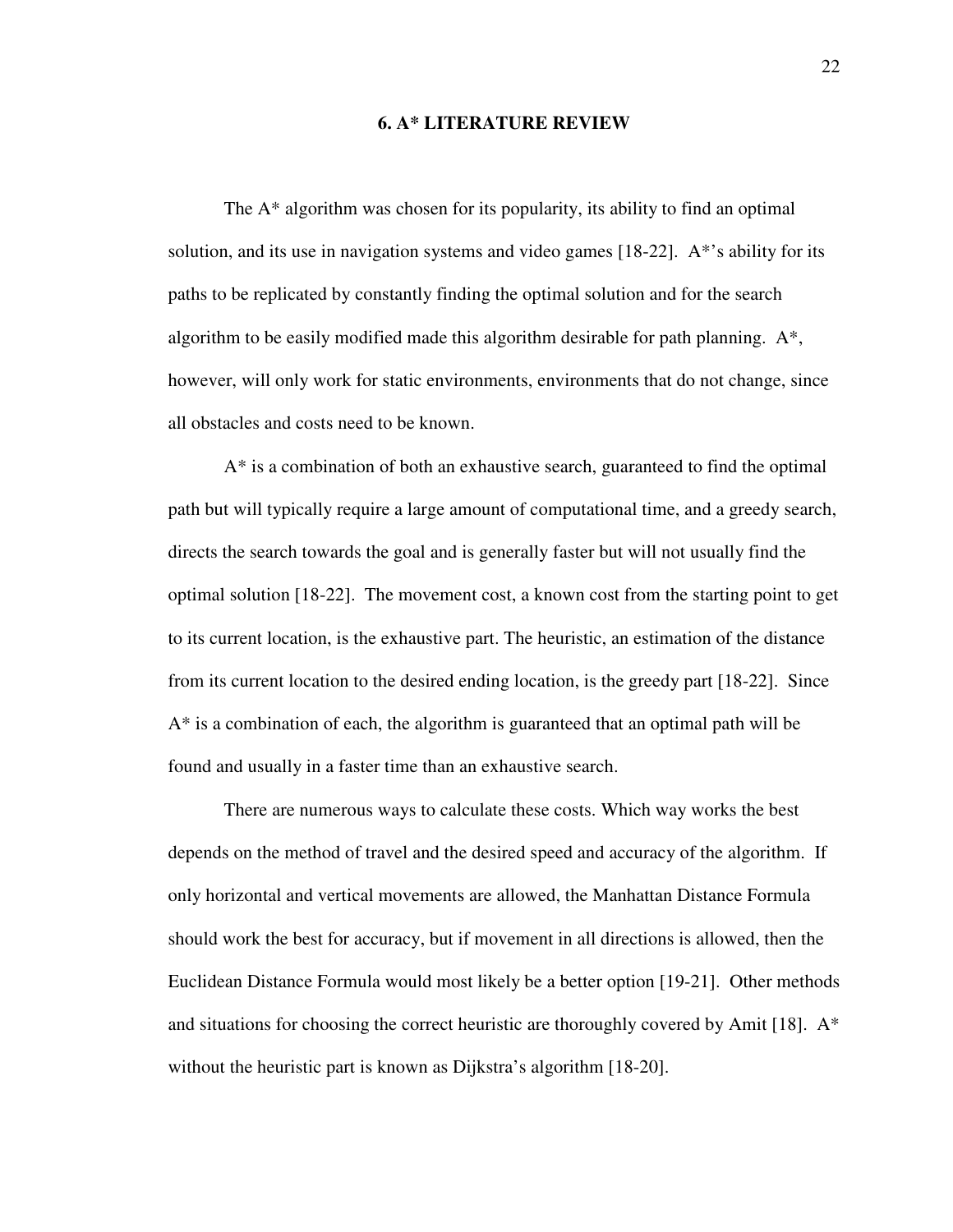#### **7. A\* IMPLEMENTATION**

### **7.1. BIRD'S EYE VIEW**

 A\* consists of two lists, an open-list and a closed-list. The open-list contains a list of nodes that can currently be traveled to and the closed-list contains all the nodes already traveled to  $[18-22]$ . The typical version of  $A^*$  checks all adjacent nodes from its current location and adds them to the open-list as long as they are not obstacles or already on the open or closed list. The movement cost is then calculated from its current location for all adjacent nodes that are free of obstacles. If this new movement cost is lower than the previous calculated one, then that becomes the new value for the movement cost and current node is remembered as the best way to get to that node. The following equation uses the Euclidean Distance Formula for calculating the movement cost.

$$
G_n = G_c + \sqrt{(r_n - r_c)^2 + (c_n - c_c)^2}
$$

Where:

- − *G<sup>n</sup>* movement cost of the adjacent node.
- − *G<sup>c</sup>* movement cost of the current node.
- − *<sup>n</sup> r* row coordinate of the adjacent node.
- − *r*<sub>c</sub> row coordinate of the current node.
- − *c<sub>n</sub>* column coordinate of the adjacent node.
- − *<sup>c</sup> c* column coordinate of the current node.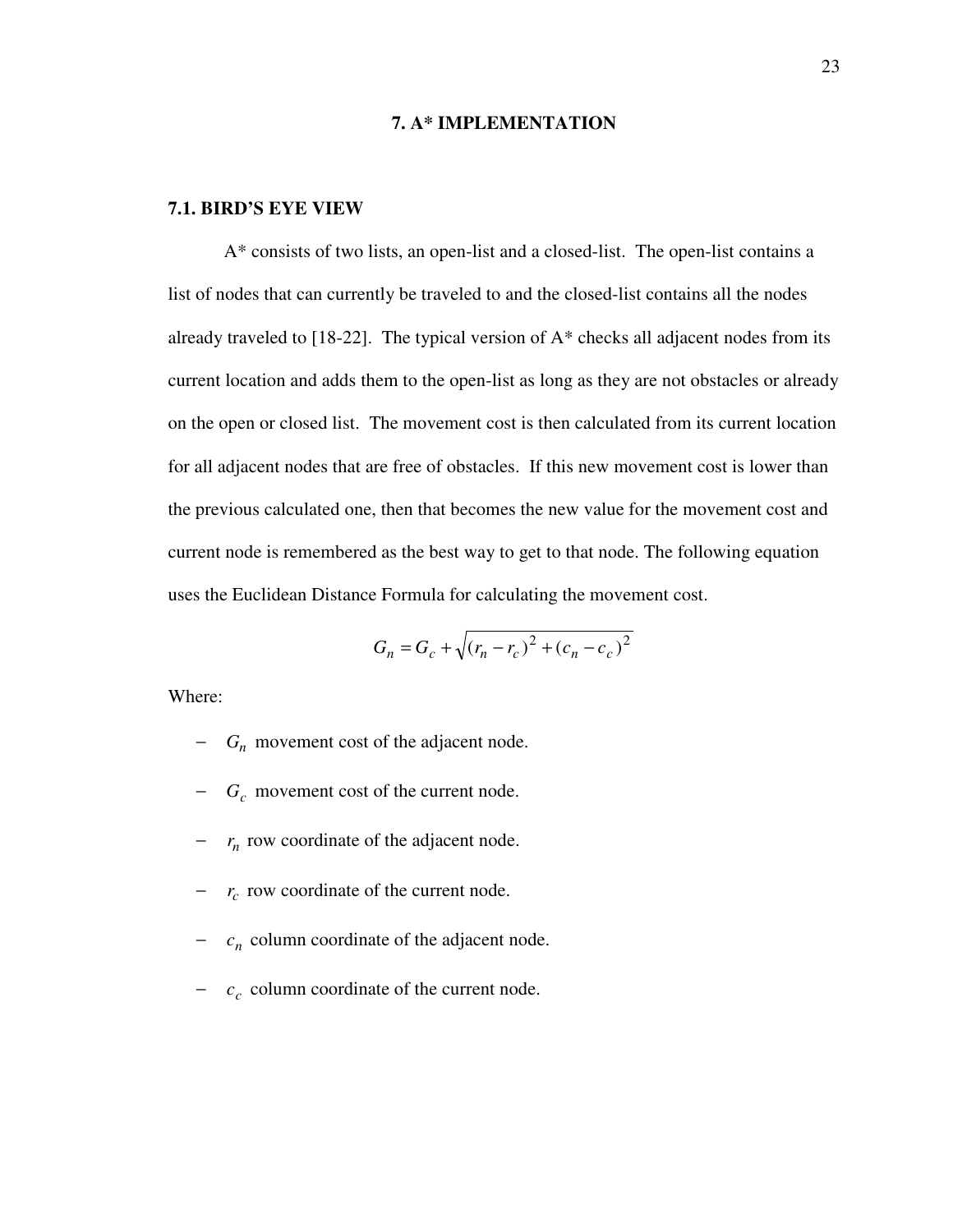The heuristic cost will also be calculated but only for the adjacent nodes that are free of obstacles and where the heuristic has yet to be calculated since the heuristic cost will never change. The Euclidean Distance Formula was used in the following heuristic cost equation.

$$
H_n = \sqrt{(r_f - r_n)^2 + (c_f - c_n)^2}
$$

Where:

- − *H<sup>n</sup>* heuristic cost of the adjacent node.
- − *<sup>f</sup> r* row coordinate of the desired ending location.
- − *<sup>n</sup> r* row coordinate of the adjacent node.
- − *<sup>f</sup> c* column coordinate of the desired ending location.
- − *c<sub>n</sub>* column coordinate of the adjacent node.

The movement and heuristic costs are added together for each node on the open list, and the node with the lowest overall cost will become the new current node.

$$
F_n = G_n + H_n
$$

Where:

− *F<sup>n</sup>* fitness cost of the adjacent node.

- − *G<sup>n</sup>* movement cost of the adjacent node.
- − *H<sup>n</sup>* heuristic cost of the adjacent node.

This process is repeated until the desired ending location is reached.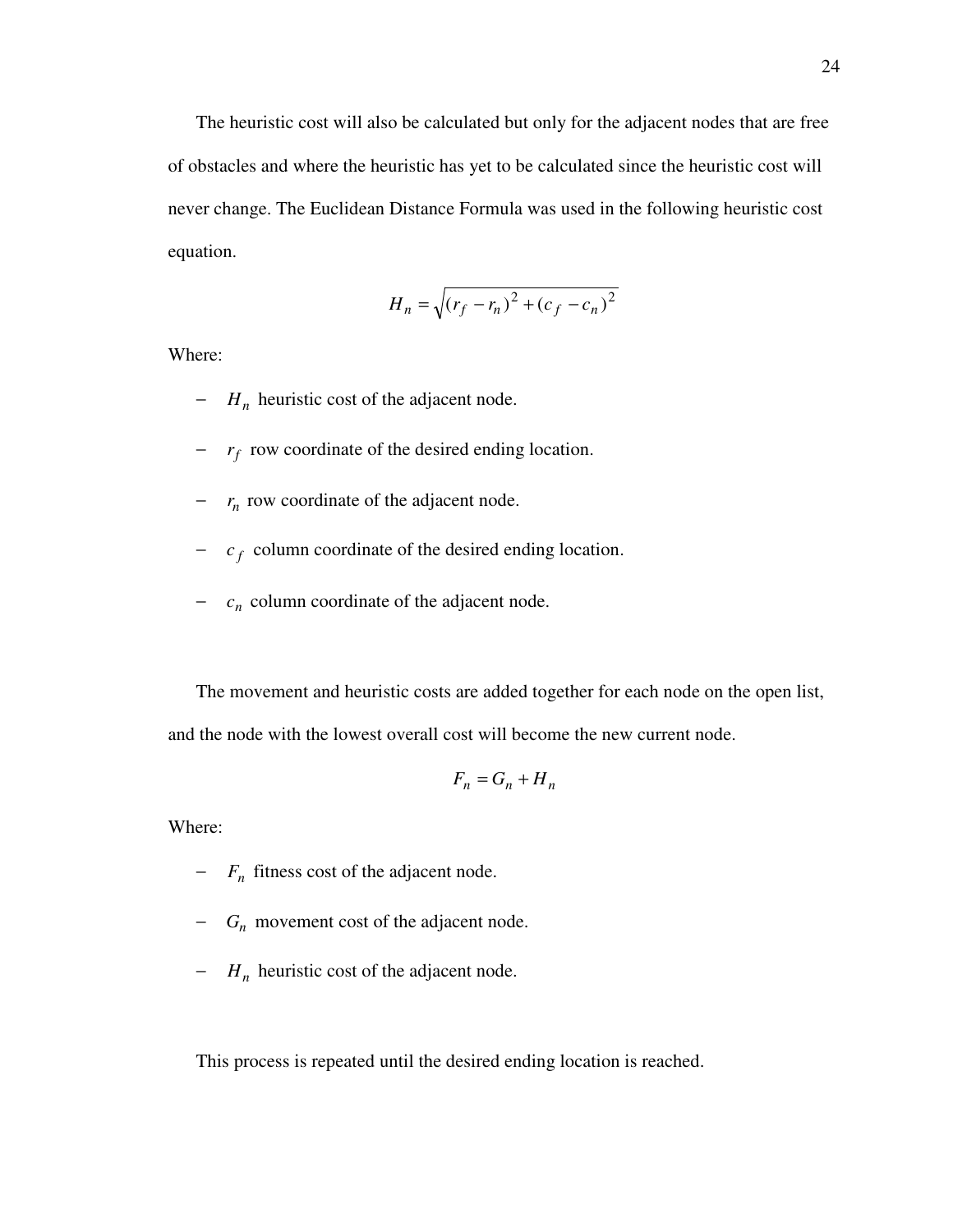Instead of using the adjacent nodes, a bird's eye view was implemented. The bird's eye view was created by first checking the adjacent nodes for obstacles. If an obstacle was found in any of the adjacent nodes, then the original A\* algorithm was used. However, if there are not any obstacles, then the unchecked adjacent nodes from the original adjacent nodes are checked. This square-formation expansion is continued until at least one obstacle is found and all nodes are checked from that square formation. The outer parameter nodes of this square are the only nodes added to the open-list. The rest of the A\* algorithm works the same.

### **7.2. RESULTS**

 Using the bird's eye view method sometimes lowered the computational time required to find the shortest path but some mazes it also increased the time. It was also able to find a better path for certain mazes. These results can be seen from Figures 7.1- 7.12 and Table 7.1. By having a larger viewing area for creating a path, allowed the paths to be more direct and even though not used in this thesis, provided knowledge if there was enough room for arc style turns to be used. The rest of the algorithm's searching procedure was the same as the original A\*.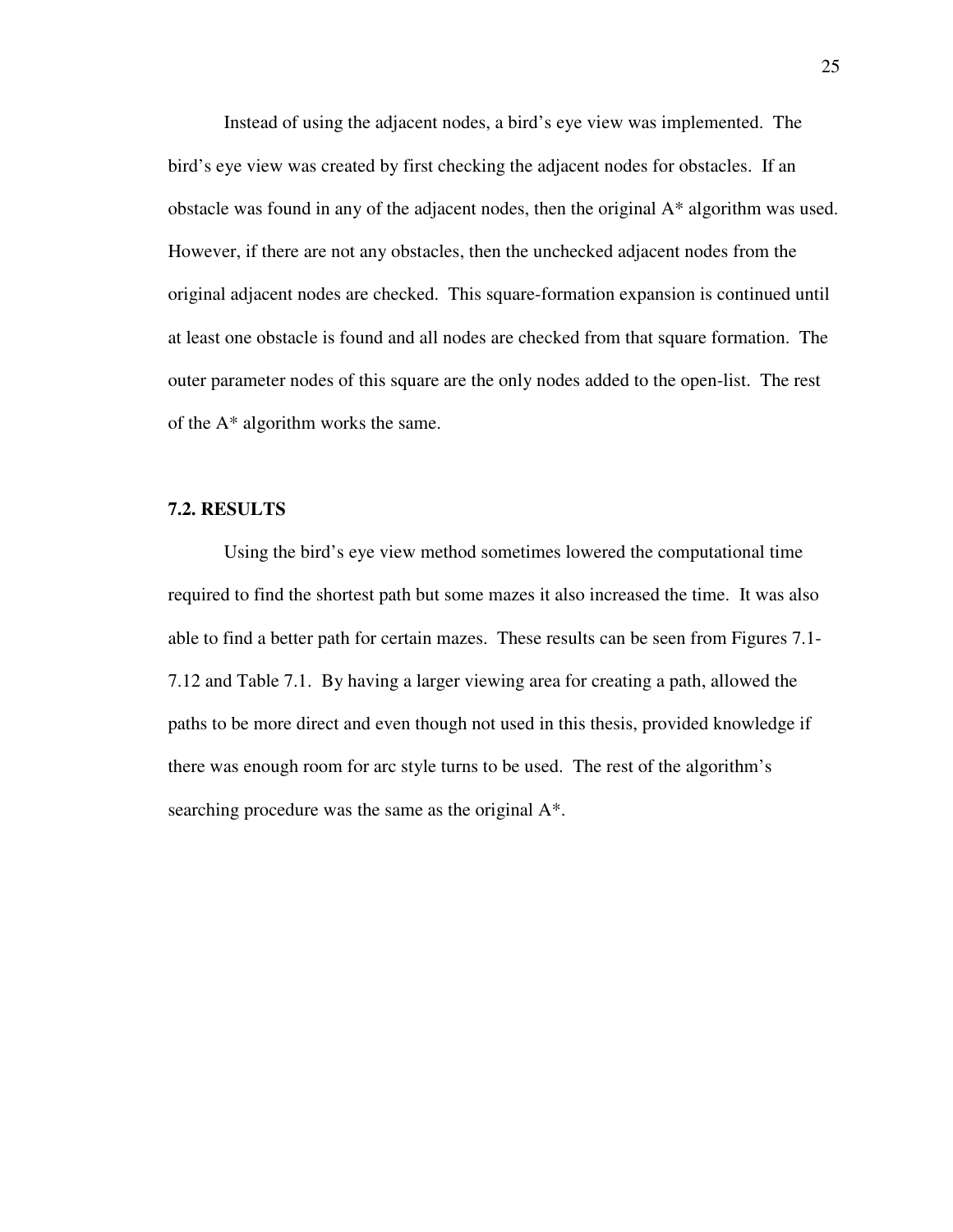

Figure 7.1. Dijkstra's Test Maze Figure 7.2. A\* Test Maze





Figure 7.3. A\* W/ Bird's Eye Test Maze Figure 7.4. Dijkstra's First Maze

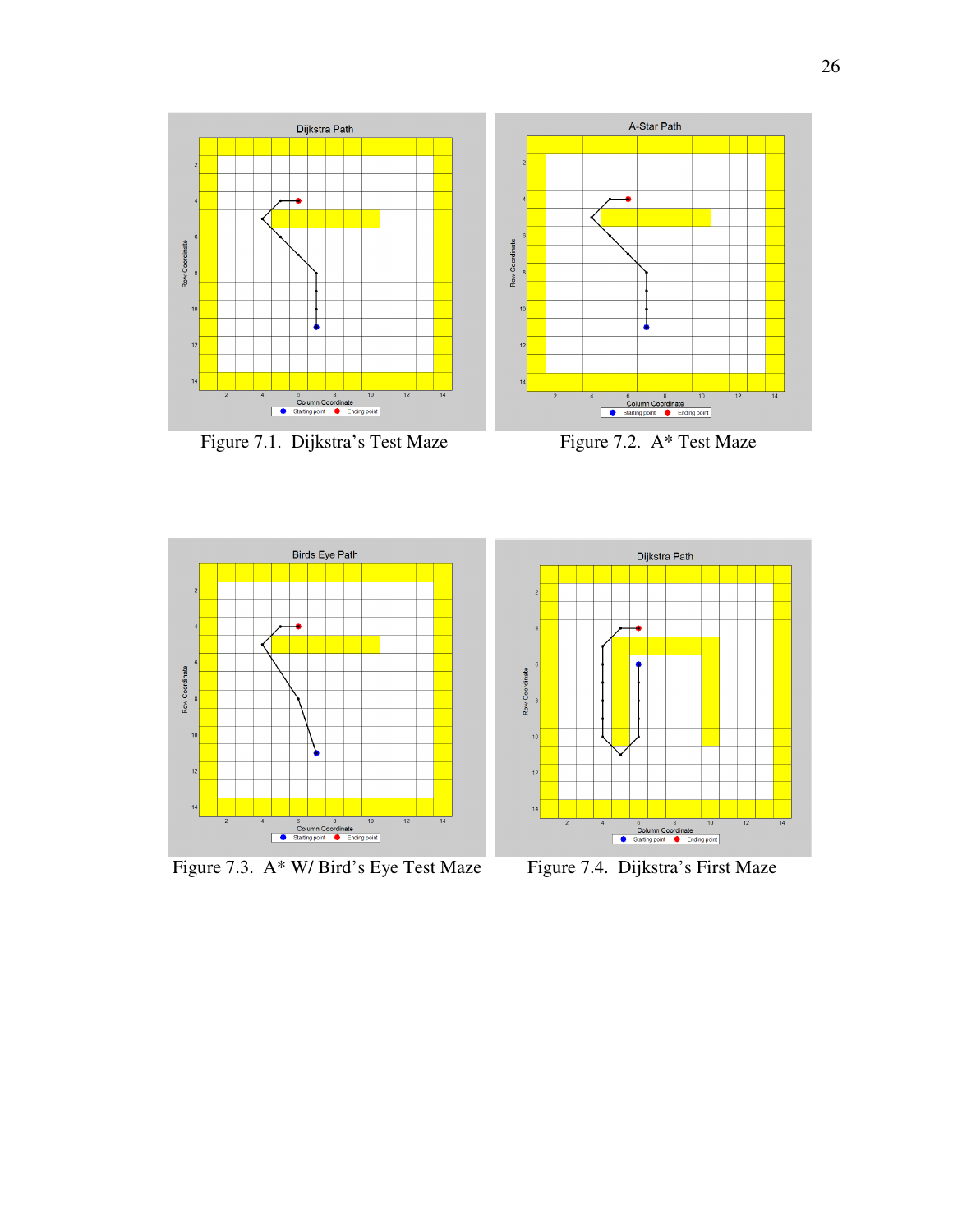



Figure 7.5. A\* First Maze Figure 7.6. A\* W/ Bird's Eye First Maze



Figure 7.7. Dijkstra's Second Maze Figure 7.8. A\* Second Maze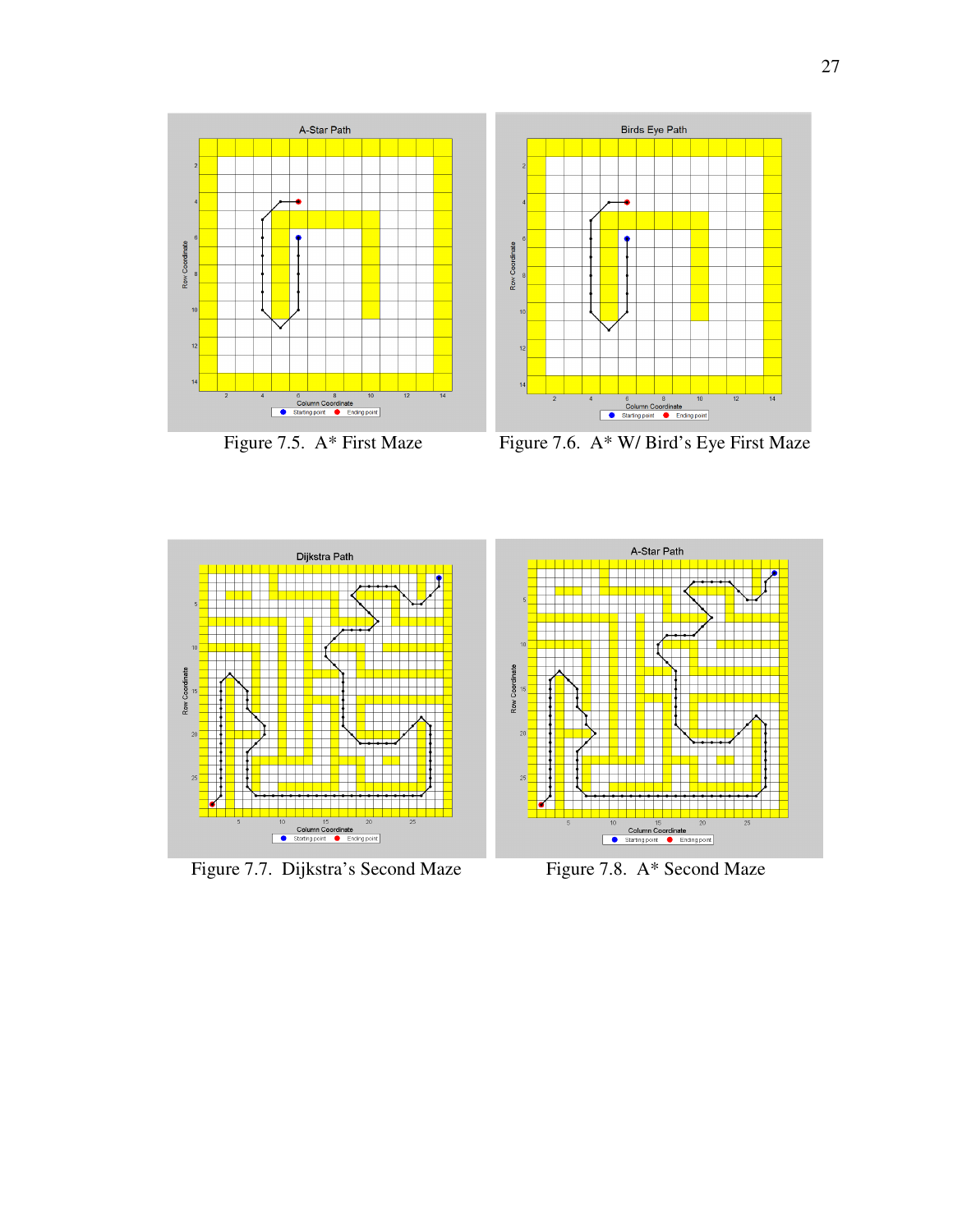

Figure 7.9. A\* W/ Bird's Eye Second Maze Figure 7.10. Dijkstra's Third Maze



Figure 7.11. A\* Third Maze Figure 7.12. A\* W/ Bird's Eye Third Maze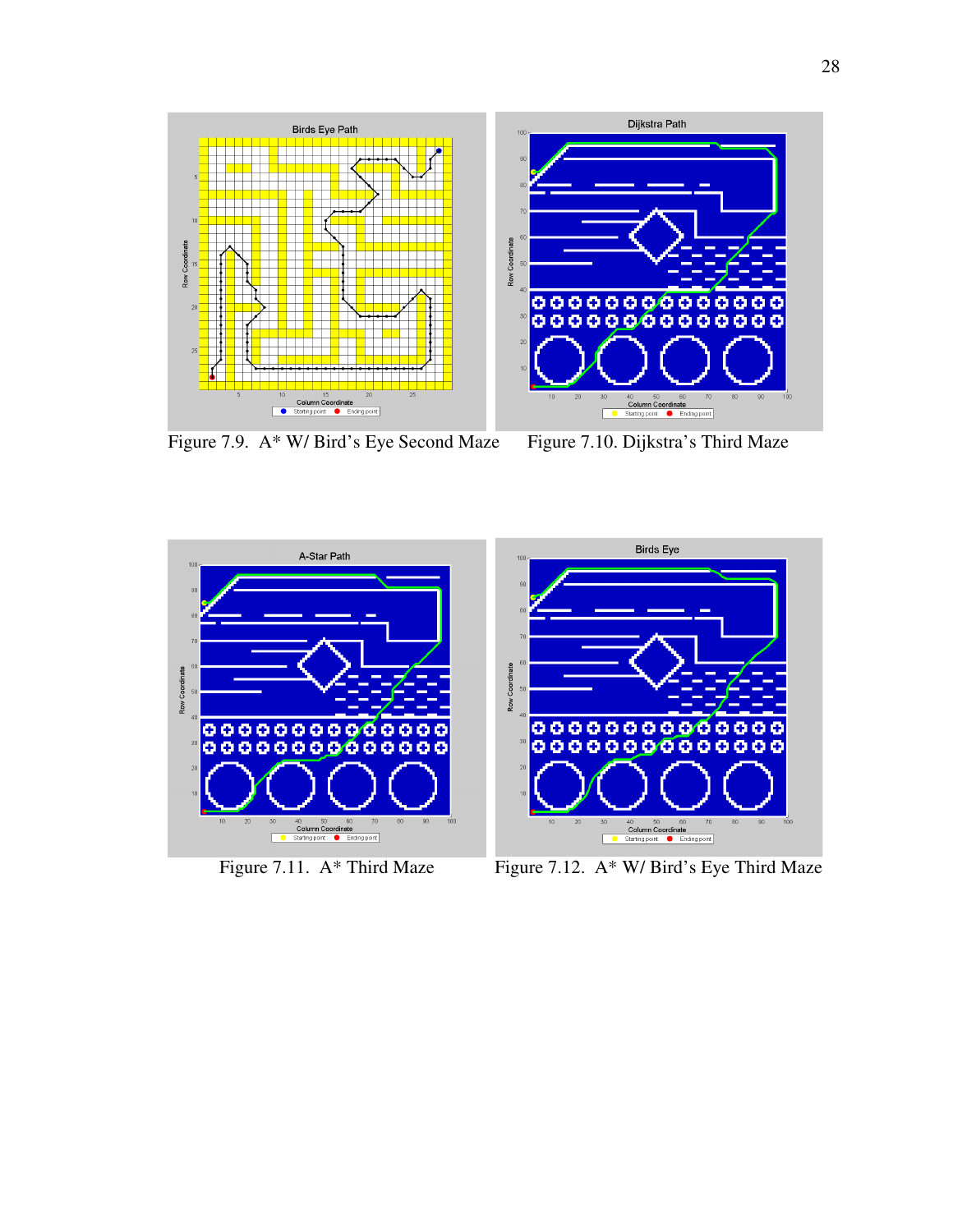| <b>Name</b>        | Average           | <b>Standard</b>     | Average            | <b>Standard</b>     |
|--------------------|-------------------|---------------------|--------------------|---------------------|
|                    | Computational     | <b>Deviation of</b> | <b>Path Length</b> | <b>Deviation of</b> |
|                    | <b>Time</b>       | <b>Time</b>         |                    | <b>Path Length</b>  |
| Dijkstra           | $0.0348$ seconds  | $0.0063$ seconds    | 9.65685            | 0.0                 |
| <b>Test Maze</b>   |                   |                     |                    |                     |
| $A^*$              | $0.0164$ seconds  | $0.0087$ seconds    | 9.65685            | 0.0                 |
| <b>Test Maze</b>   |                   |                     |                    |                     |
| A* W/ Bird-Eye     | $0.0136$ seconds  | $0.0158$ seconds    | 9.18204            | 0.0                 |
| <b>Test Maze</b>   |                   |                     |                    |                     |
| Dijkstra           | $0.0230$ seconds  | $0.0045$ seconds    | 14.2426            | 0.0                 |
| <b>First Maze</b>  |                   |                     |                    |                     |
| $A^*$              | $0.0142$ seconds  | $0.0072$ seconds    | 14.2426            | 0.0                 |
| <b>First Maze</b>  |                   |                     |                    |                     |
| A* W/ Bird-Eye     | $0.0224$ seconds  | $0.0222$ seconds    | 14.2426            | 0.0                 |
| <b>First Maze</b>  |                   |                     |                    |                     |
| Dijkstra           | $0.2570$ seconds  | $0.0208$ seconds    | 107.012            | 0.0                 |
| <b>Second Maze</b> |                   |                     |                    |                     |
| $A^*$              | $0.2172$ seconds  | $0.0119$ seconds    | 107.012            | 0.0                 |
| <b>Second Maze</b> |                   |                     |                    |                     |
| A* W/ Bird-Eye     | $0.2052$ seconds  | $0.0171$ seconds    | 107.012            | 0.0                 |
| <b>Second Maze</b> |                   |                     |                    |                     |
| Dijkstra           | $25.4634$ seconds | $0.4297$ seconds    | 247.823            | 0.0                 |
| Third Maze         |                   |                     |                    |                     |
| $A^*$              | $10.4932$ seconds | $0.0206$ seconds    | 247.823            | 0.0                 |
| Third Maze         |                   |                     |                    |                     |
| $A^*$ W/ Bird-Eye  | 15.9394 seconds   | $0.0845$ seconds    | 245.191            | 0.0                 |
| Third Maze         |                   |                     |                    |                     |

Table 7.1. A\* Simulated Five Times Result

# **7.3. CONCLUSION**

 Using a bird's eye view of the search space, attempted to improve the computational time of the A\* algorithm, tried to create smoother paths, and made an effort to develop the ability of making arc turns. However, as the results showed, the computational time to discover the shortest path actually got worse for some mazes but did better for other ones. This was because the bird's eye view method requires more computational time to process all of the additional knowledge about the search space.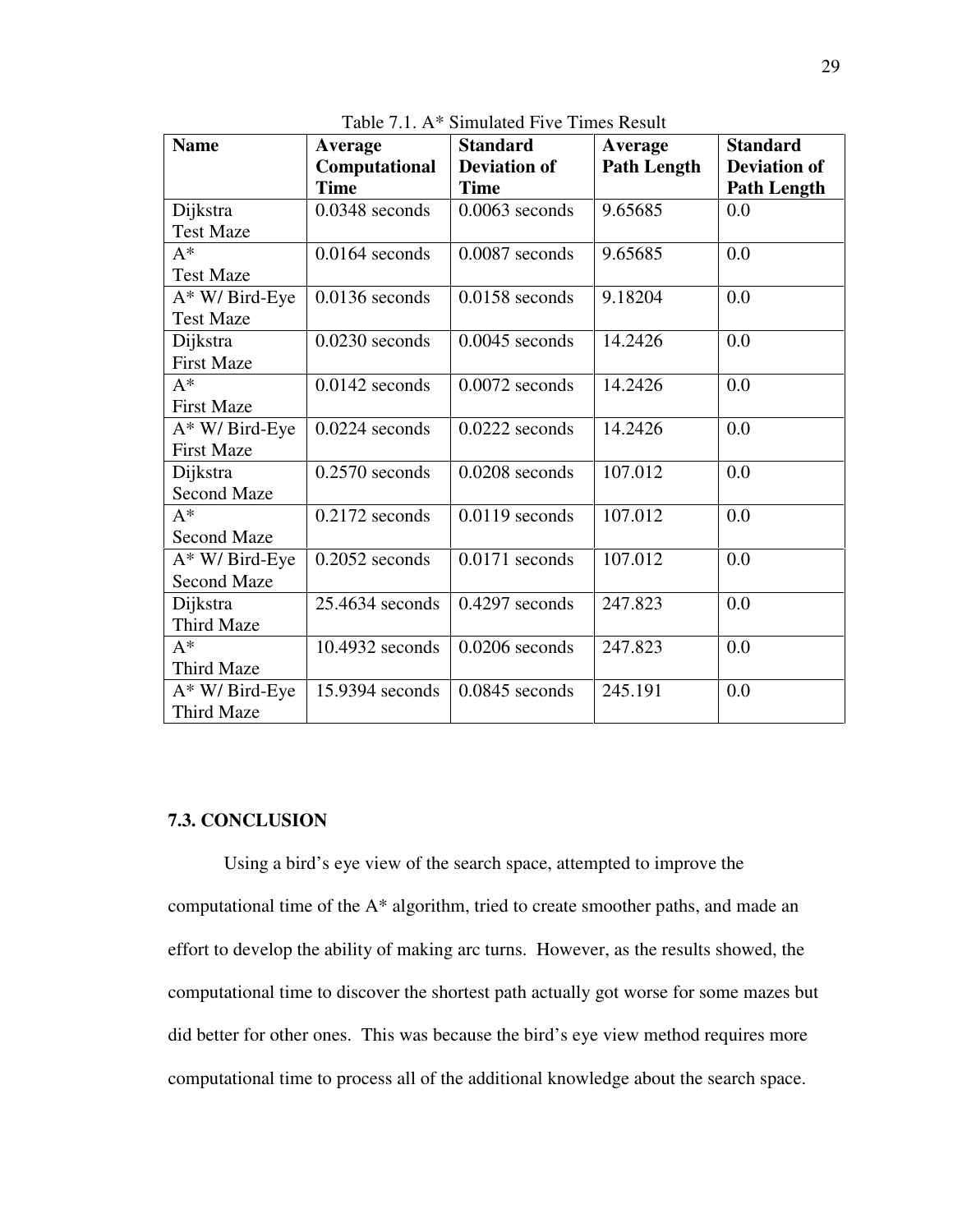This computational time lost is usually made up by the fact that certain nodes can be skipped over which decreases the number of steps. Having less steps, can make the bird's eye view faster than the normal A\* method. The bird's eye view had more computational time than A\* for the mazes where steps were rarely skipped. The length of the path and creating a smoother path had similar results by improving for some mazes and other mazes there were no improvements. Once again, this performance improves if steps can be skipped. One change, that should help to improve the bird's eye method by allowing more steps to be skipped, is to change the view from a uniform square view to a more realistic view. Instead of expanding out until an obstacle is reached, it would work better if the expansion in that one particular direction stops while the other directions still expand until they reach an obstacle.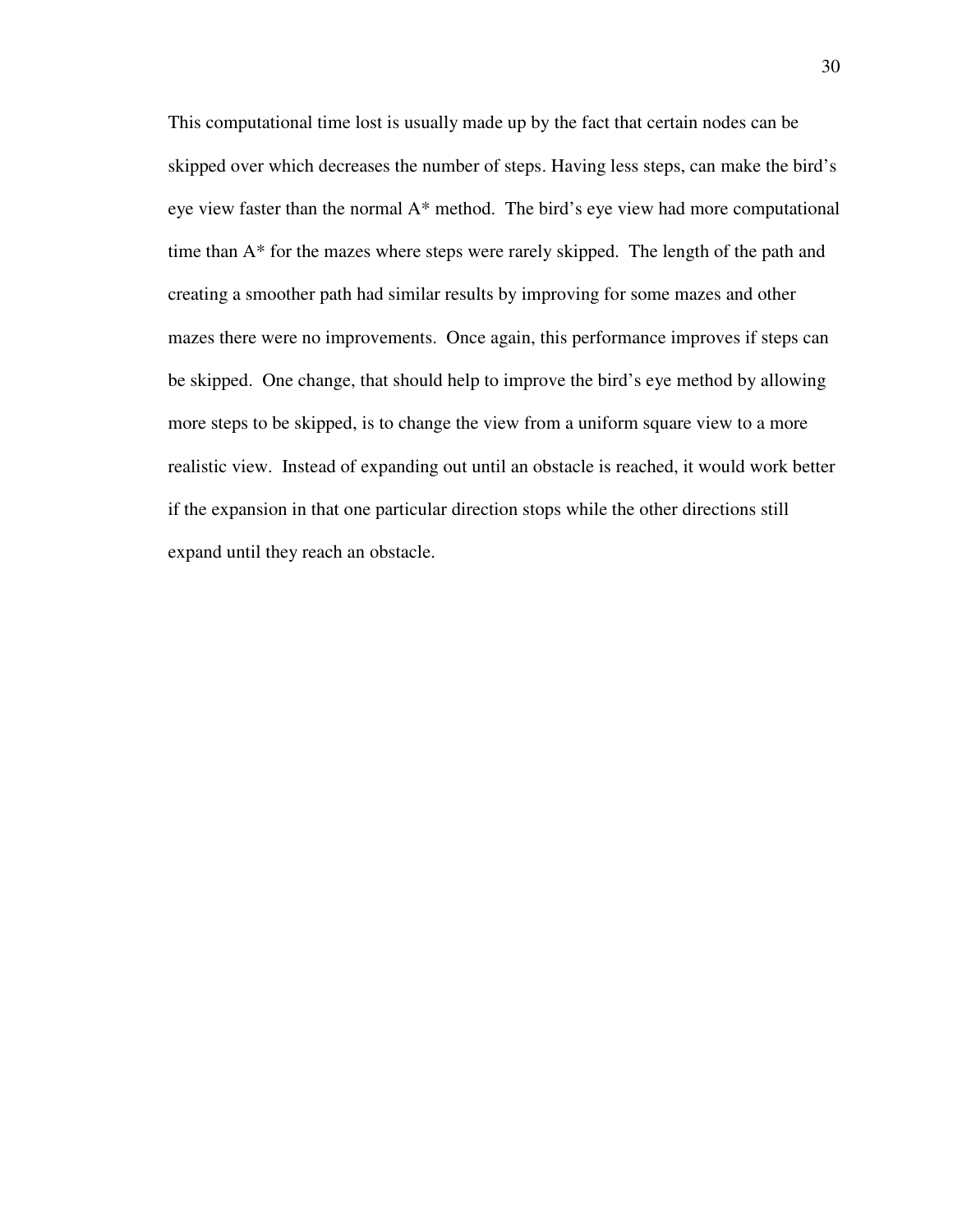#### **8. CONCLUSION**

 Even though Ant Colony Optimization can improve itself over time, the algorithm had too long of a computational time and found sub-optimal solutions. Not every ACO algorithm was tested but the ones that were tested (Ant System, Elitist Ant System, and Rank Based Ant System) typically had similar results. The algorithm could be modified but because of the parameters and randomization looking into neural networks seemed like a better solution.

 The neural network did not have parameters or randomization and had a small computational time, but it still had problems of its own. The neural network could work in environments that changed over time, but when replicating the results from the literature [23], the algorithm got trapped in local minimas so a slight variant of the algorithm was used instead. This variation no longer got trapped but changed the algorithm where it could only be used for static environments. Due to the propagation and using gradient decent, the neural network could not easily be modified and this meant creating a method for smooth turning arcs would be difficult.

 A\* was the final algorithm tested. It had a similar performance to that of the neural network but was much easier to modify since its path was based on formulas instead of propagation. By adding a bird's eye view, a larger portion of the environment was known which helped to create a smoother, more direct path. With a few more tweaks to the algorithm, smoother paths with arc turns appear to be feasible.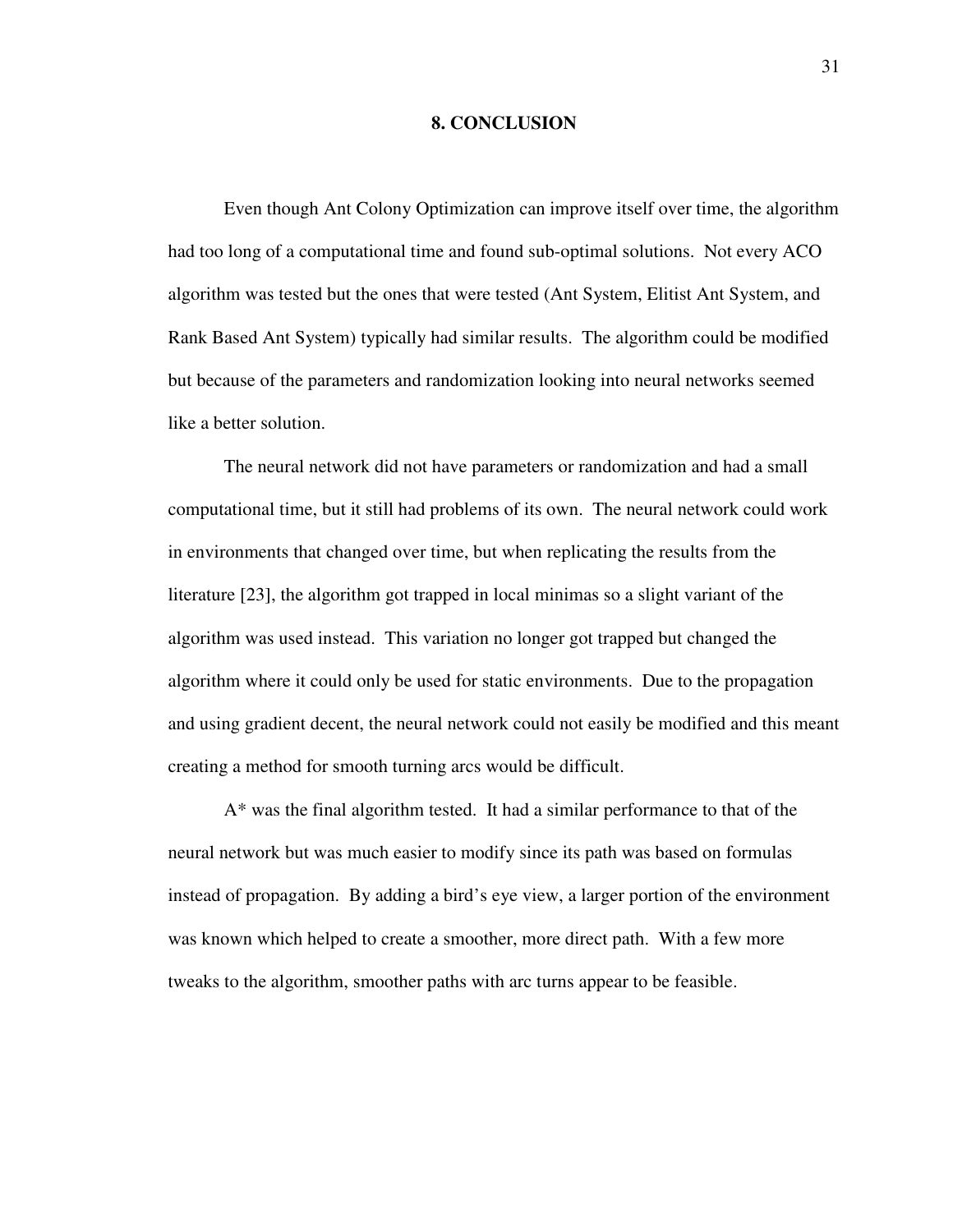### **BIBLIOGRAPHY**

- [1] R. J. Meuth, E. W. Saad, D. C. Wunsch, J. Vian, "Adaptive Task Allocation for Search Area Coverage," *IEEE Internation Conference on Technologies for Practical Robot Applications,* Nov., 2009.
- [2] R. Xu, J. Xu, D.C. Wunsch, "Clustering with Differential Evolution Particle Swarm Optimization," *IEEE Congress on Evolutionary Computation (CEC)*, July 2010.
- [3] P. Werbos, X. Z. Pang, "Generalized Maze Navigation: SRN Critics Solve What Feedforward or Hebbian Nets Cannot," *Proc. Conf. Systems, Man and Cybernetics (SMC)*, Beijing, IEEE, 1996.
- [4] D. C. Wunsch, "The Cellular Simultaneous Recurrent Network Adaptive Critic Design for the Generalized Maze Problem Has a Simple Closed-Form Solution," *IEEE INNS-ENNS International Joint Conference on Neural Networks*, 2000.
- [5] A. P. Engelbrecht, "Ant Algorithms," *In Computational Intelligence: An Introduction*. 2<sup>nd</sup> ed., 359-411. West Sussex, England: John Wiley & Sons Ltd, 2007.
- [6] B. A. Garro, H. Sossa, R. A. Vazquez, "Evolving Ant Colony System for Optimizing Path Planning in Mobile Robots," *IEEE Electronics, Robotics and Automotive Mechanics*, Sept., 2007.
- [7] Joon-Woo Lee, Jeong-Jung Kim, Ju-Jang Lee, "Improved Ant Colony Optimization Algorithm by Path Crossover for Optimal Path Planning," *IEEE Industrial Electronics*, July, 2009.
- [8] Joon-Woo Lee, Jeong-Jung Kim, Byoung-suk Choi, Ju-Jang Lee, "Improved Ant Colony Optimization Algorithm by Potential Field Concept for Optimal Path Planning," *IEEE Humanoid Robots*, Dec., 2008.
- [9] M. Dorigo, M. Birattari, T. Stutzle, "Ant Colony Optimization," *IEEE Computational Intelligence Magazine*, Nov., 2006.
- [10] M. M. Manjurul Islam, M. Waselul Hague Sadid, S. M. Mamun Ar Rashid, M. M. Jahangir Kabir, "An Implementation of ACO System For Solving NP-Complete Problem; TSP," *International Conference on Electrical and Computer Engineering ICECE*, Dec., 2006.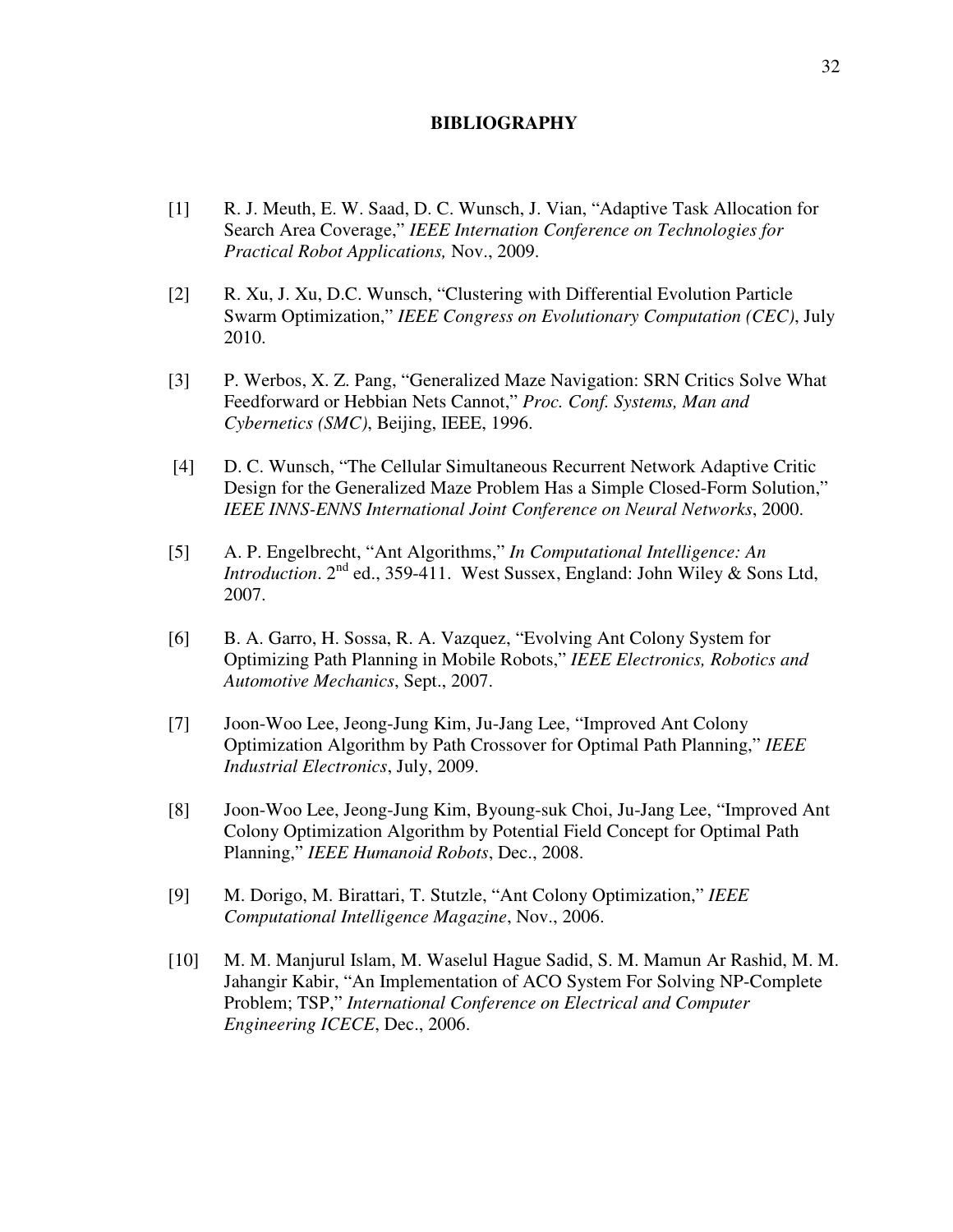- [11] M. Dorigo, "Ant Colony System: A Cooperative Learning Approach to the Traveling Salesman Problem," *IEEE Transactions on Evolutionary Computation*, April, 1997.
- [12] A. M. Abdelbar, "Stubborn Ants," *IEEE Swarm Intelligence Symposium*, Sept, 2008.
- [13] A. M Abdelbar, D. C. Wunsch, "Improving the Performance of MAX-MIN Ant System on the TSP Using Stubborn Ants," *GECCO Companion '12 Proceedings of the Fourteenth Internationa Conference on Genetic and Evolutionary Computation Conference Companion*, New York, NY, USA, 2012.
- [14] S. A. Mulder, D. C. Wunsch, "Million City Traveling Salesman Problem Solution by Divide and Conquer Clustering with Adaptive Resonance Neural Networks," *Neural Networks*, Volume 16, Issues 5-6, June-July, 2003.
- [15] S. Lin, B. W. Kernighan, "An Effective Heuristic Algorithm for the Traveling Salesman Problem," *Operations Research*, 21, 1973.
- [16] D. Applegate, W. Cook, A. Rohe, "Chained Lin-Kernighan for Large Traveling Salesman Problems," *INFORMS Journal on Computing*, 2003.
- [17] D. S. Johnson, "Experimental Analysis of Heuristics for the STSP," *The Traveling Salesman Problem and its Variations*, Gutin and Punnen (eds), Kluwer Academic Publishers, Boston, 2002, 369-487.
- [18] A. Patel, "Amit's A\* Pages," http://theory.stanford.edu/~amitp/GameProgramming/.
- [19] P. Lester; "A\* Pathfinding for Beginners," http://www.policyalmanac.org/games/aStarTutorial.htm, July 18, 2005.
- [20] K. Khantanapoka, K. Chinnasarn, "Pathfinding of 2D & 3D Game Real-Time Strategy with Depth Direction A\* Algorithm for Multi-Layer," *IEEE International Symposium on Natural Language Processing*, Oct, 2009.
- [21] P. E. Hart, N. J. Nilsson, B. Raphael, "A Formal Basis for the Heuristic Determination of Minimum Cost Paths," *IEEE Transaction of System Science and Cybernetics*, SCC 4(2):100–107, July, 1968.
- [22] C. W. Warren, "Fast Path Planning Using Modified A\* Method," *IEEE International Conference on Robotics and Automation*, May, 1993.
- [23] Y. Zhong, B. Shirinzadeh, Y. Tian, "A New Neural Network for Robot Path Planning," *IEEE/ASME International Conference on Advanced Intelligent Mechatronics*, Xi'an, China, July, 2008.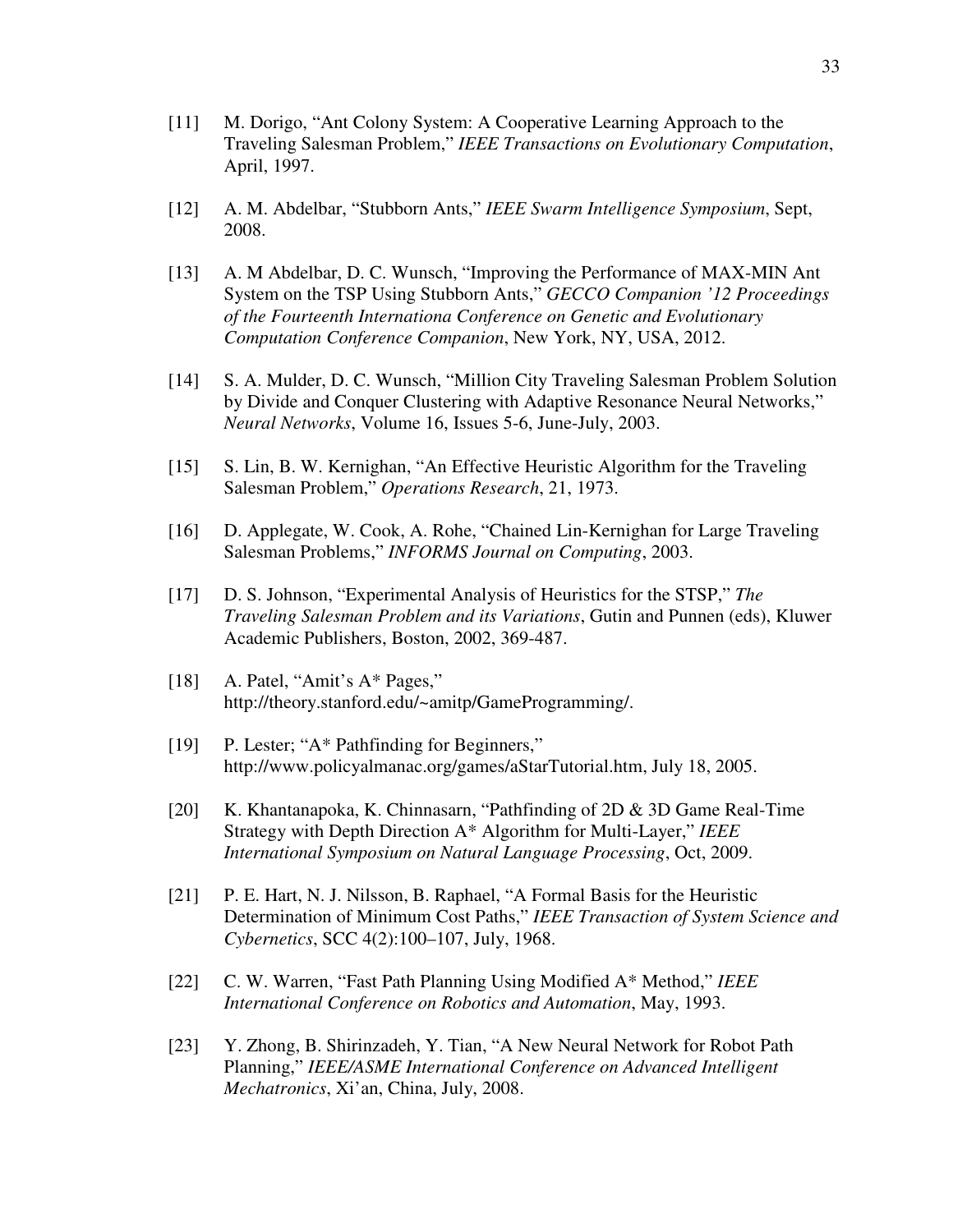- [24] P. Ritthipravat, K. Nakayama, "Obstacle Avoidance by Using Modified Hopfield Neural Network," *International Conference on Artificial Intelligence*, Las Vegas, Nevada, USA, June 24-27, 2002.
- [25] V. Bulitko, Y. Bjornsson, M. Lustrek, J. Schaeffer, S. Sigmundarson, "Dynamic Control in Path-Planning with Real-Time Heuristic Search," *International Conference on Automated Planning and Scheduling (ICAPS)*, pp. 49–56, Providence, RI, 2007.
- [26] I. Jung, K. Hong, S. Hong, S. Hong, "Path Planning of Mobile Robot Using Neural Network," *IEEE International Symposium on Industrial Electronics,* 1999.
- [27] F. Alnajjar, I. Zin, K. Murase, "A Spiking Neural Network with Dynamic Memory for a Real Autonomous Mobile Robot in Dynamic Environment," *IEEE World Congress on Computational Intelligence and IEEE International Joint Conference on Neural Networks,* June, 2008.
- [28] R. H. T. Chan, P. K. S. Tam, D. N. K. Leung, "A Neural Network Approach for Solving the Path Planning Problem," *IEEE International Symposium on Circuits and Systems*, May, 1993.